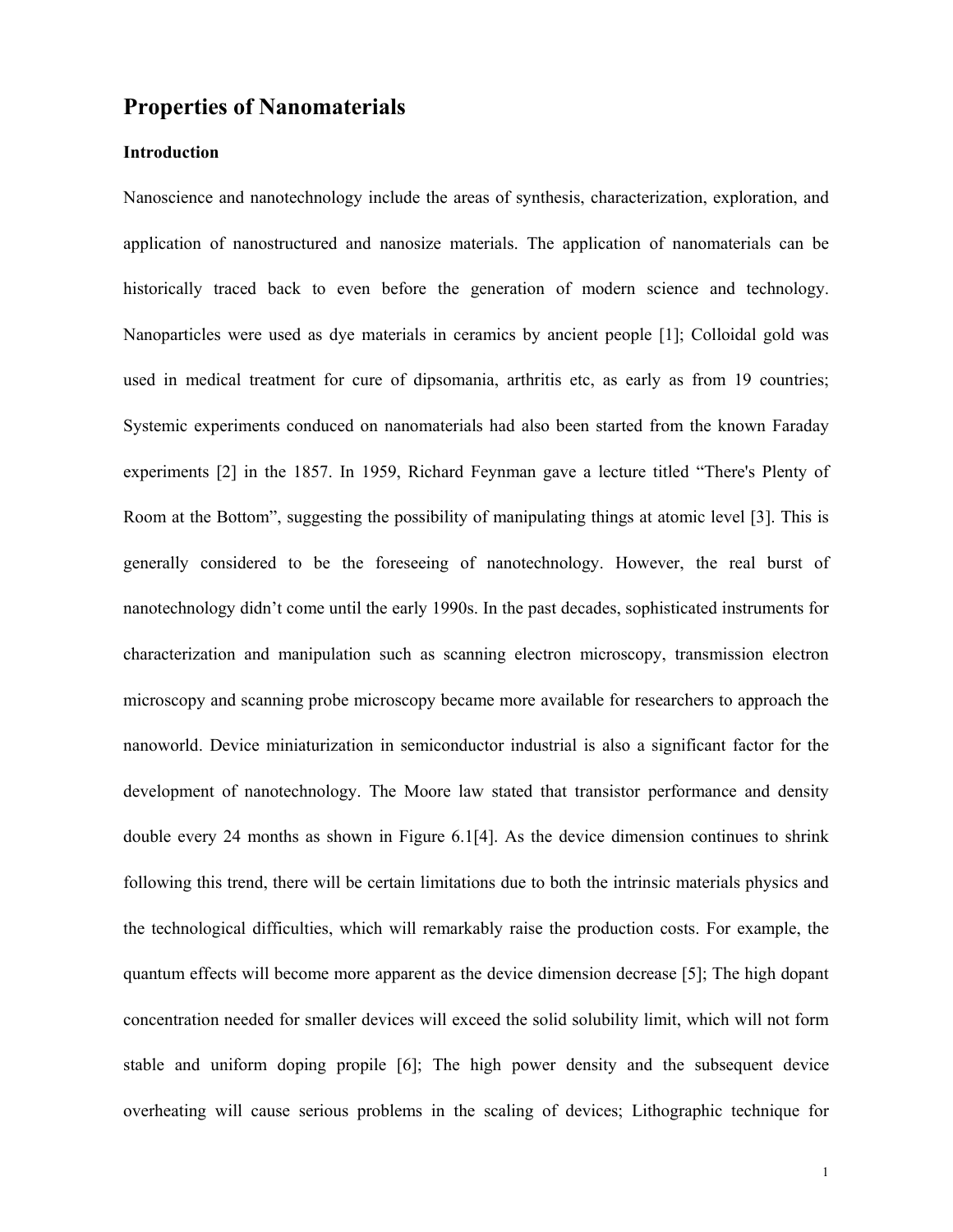smaller critical dimension (CD) in the range of tens of nanometers for mass production posses technical difficulties[7]. To this point, nanotechnology may offer an alternative approach for continuing device scaling. Nanoelectronic devices based on new nanomaterials systems and new device structures will contribute to the development of next generation of microelectronics. For example, single electron transistor[8] [9] and field effect transistor [10-12] based on single wall carbon nanotubes are already on the way. Proto type simple logic circuits of carbon nanotubes have already been demonstrated [13-16].



Figure 6.1 Moore law shows that the transistor performance and density double

#### every 24 months.

Further, nanotechnology was also expanded extensively to other fields of interest due to the novel properties of nanomaterials discovered and to be discovered. For example, nanowires can be potentially used in nanophotonics, laser, nanoelectronics, solar cells, resonators and high sensitivity sensors. Nanoparticles can be potentially used in catalysts, functional coatings, nanoelectronics, energy storage, drug delivery and biomedicines. Nanostructured thin films can be used in light emitting devices, displays and high efficiency photovoltaics. These are only a limited part of the fasting developing nanotechnology, yet numerous of other potential applications of nanomaterials have already been or will be discovered. During the real bursting of nanotechnology in the past decade, nanotechnology has become a real interdisciplinary research field in which many physicists,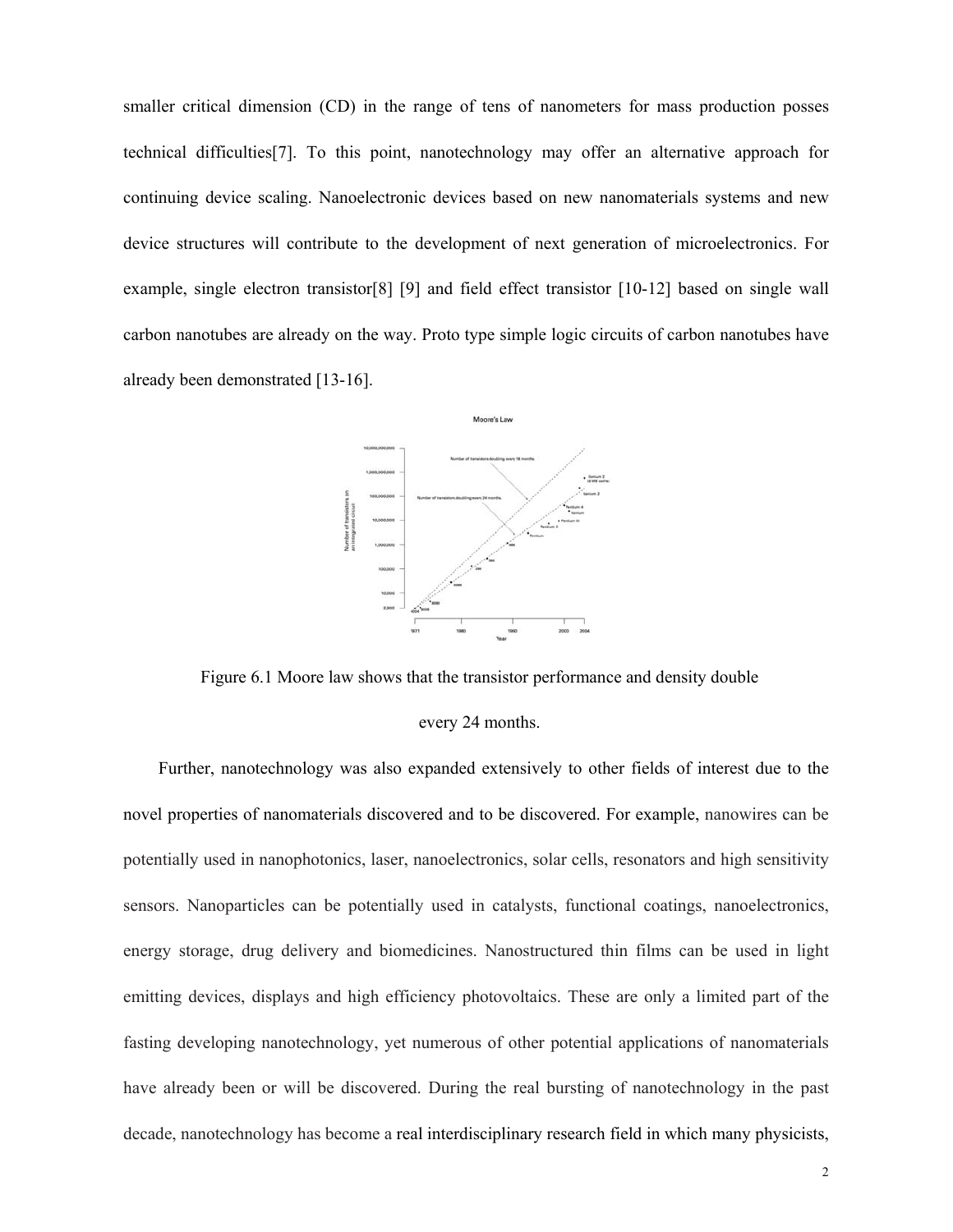chemists, biologists, materials science and other specialists are involved. Nanoinvestigations, being widely interdisciplinary by their very nature, promote the joining and merging of the various science and technology fields such as powder technology, colloid chemistry, surface chemistry and physics, clusters and aerosols, tribology, catalysis, simulation and modeling, computer technique, etc [17].

Table 1 Typical nanomaterials

|                                              | Size (approx.)                     | Materials                                          |
|----------------------------------------------|------------------------------------|----------------------------------------------------|
| (a) Nanocrystals and clusters (quantum dots) | diameter 1-10 nm                   | Metals, semiconductors, magnetic materials         |
| Other nanoparticles                          | diameter 1-100 nm                  | Ceramic oxides                                     |
| (b) Nanowires                                | diameter 1-100 nm                  | Metals, semiconductors, oxides, sulfides, nitrides |
| <b>Nanotubes</b>                             | diameter 1-100 nm                  | Carbon, lavered metal chalcogenides                |
| (c) 2-Dimensional arrays (of nano particles) | several $nm^2$ -um <sup>2</sup>    | Metals, semiconductors, magnetic materials         |
| Surfaces and thin films                      | thickness 1-1000 nm                | Various materials                                  |
| (d) 3-Dimensional structures (superlattices) | Several nm in all three dimensions | Metals, semiconductors, magnetic materials         |

#### Table1.1 Typical nanomaterials [18]

The term of nanomaterials covers various types of nanosturctured materials which posses at least one dimension in the nanometer range. Table 1.1 summerized the typical nanomaterials, which include zero dimension nanostructures such as metallic, semiconducting and ceramic nanoparticles; one dimension nanostructures such nanowires, nanotubes and nanorods; two dimension nanostructures such as thin films. Besides this individual nanostructures, ensembles of these nanostructures form high dimension arrays, assemblies, and superlattices. Nanomaterials have the structural features in between of those of atoms and the bulk materials. While most microstructured materials have similar properties to the corresponding bulk materials, the properties of materials with nanometer dimensions are significantly different from those of atoms and bulks materials. This is mainly due to the nanometer size of the materials which render them: (i) large fraction of surface atoms; (ii) high surface energy; (iii) spatial confinement; (iv) reduced imperfections, which do not exist in the corresponding bulk mateials [19]. Due to their small dimensions, nanomaterials have extremely large surface area to volume ratio, which makes a large fraction of atoms of the materials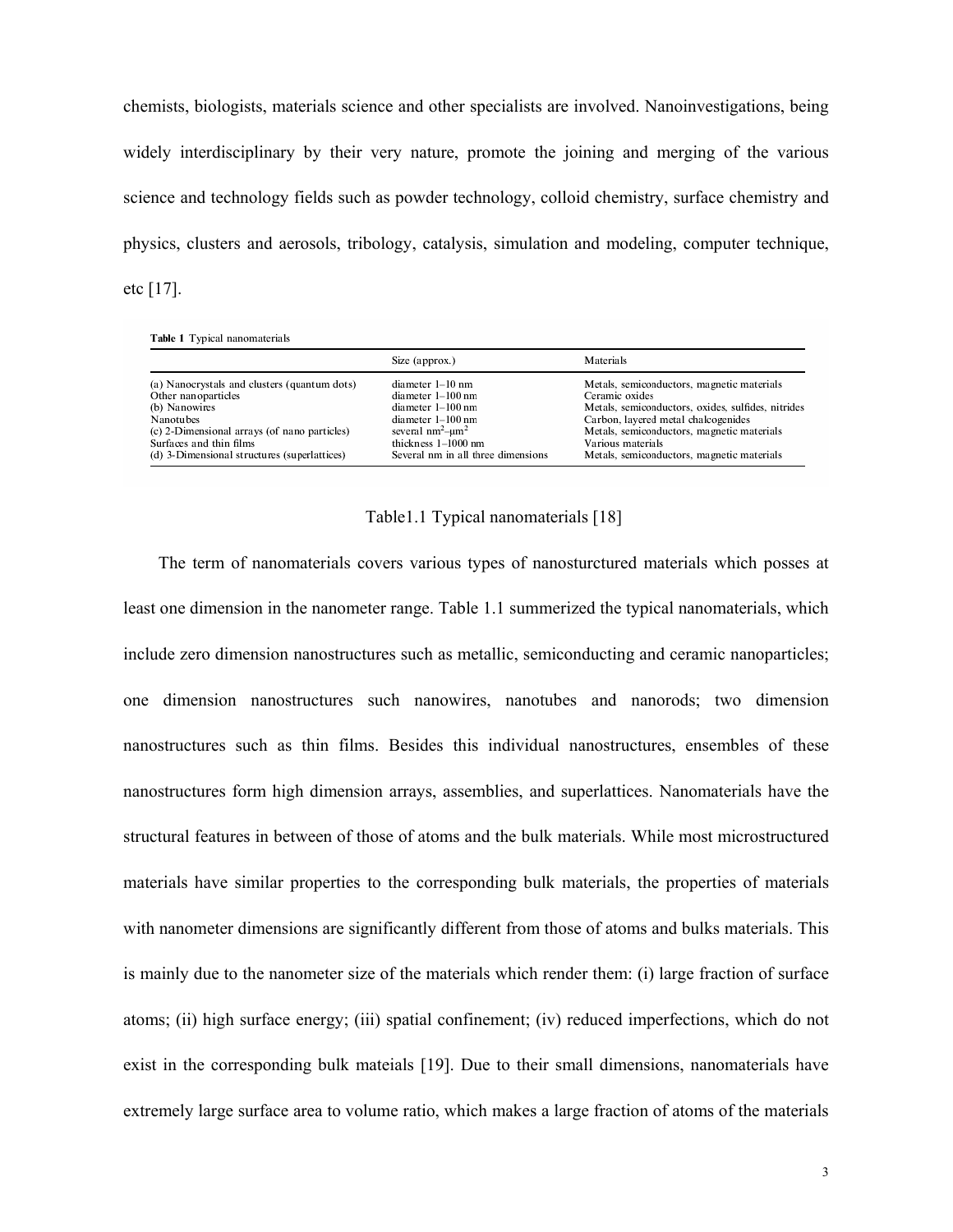to be the surface or interfacial atoms, resulting in more "surface" dependent material properties. Especially when the sizes of nanomaterials are comparable to Debye length, the entire material will be affected by the surface properties of nanomaterials [20, 21]. This in turn may enhance or modify the properties of the bulk materials. For example, metallic nanoparticles can be used as very active catalysts. Chemical sensors from nanoparticles and nanowires enhanced the sensitivity and sensor selectivity. The nanometer feature sizes of nanomaterials also have spatial confinement effect on the materials, which bring the quantum effects. Nanoparticles can be viewed as a zero dimension quantum dot while various nanowires and nanotubes can be viewed as quantum wires. The quantum confinement of nanomaterials has profound effects on the properties of nanomaterials. The energy band structure and charge carrier density in the materials can be modified quite differently form their bulk count part and in turn will modify the electronic and optical properties of the materials. For example, lasers and light emitting diodes (LED) from both of the quantum dots and quantum wires are very promising in the future optoelections. High density information storage using quantum dot devices is also a fast developing area. Reduced imperfections are also an important factor in determination of the properties of the nanomaterials. Nanosturctures and nanomaterials favors of a self-purification process in that the impurities and intrinsic material defects will move to near the surface upon thermal annealing. This increased materials perfection affects the properties of nanomaterials. For example, the chemical stability for certain nanomaterials may be enhanced, the mechanical properties of nanomaterials will be better than the bulk materials. The superior mechanical properties of carbon nanotubes are well known.

Due to their nanometer size, nanomaterials are already known to have many novel properties. Many novel applications of the nanomaterials rose from these novel properties have also been proposed. In this chapter, the properties of nanomaterials including the mechanical, thermal,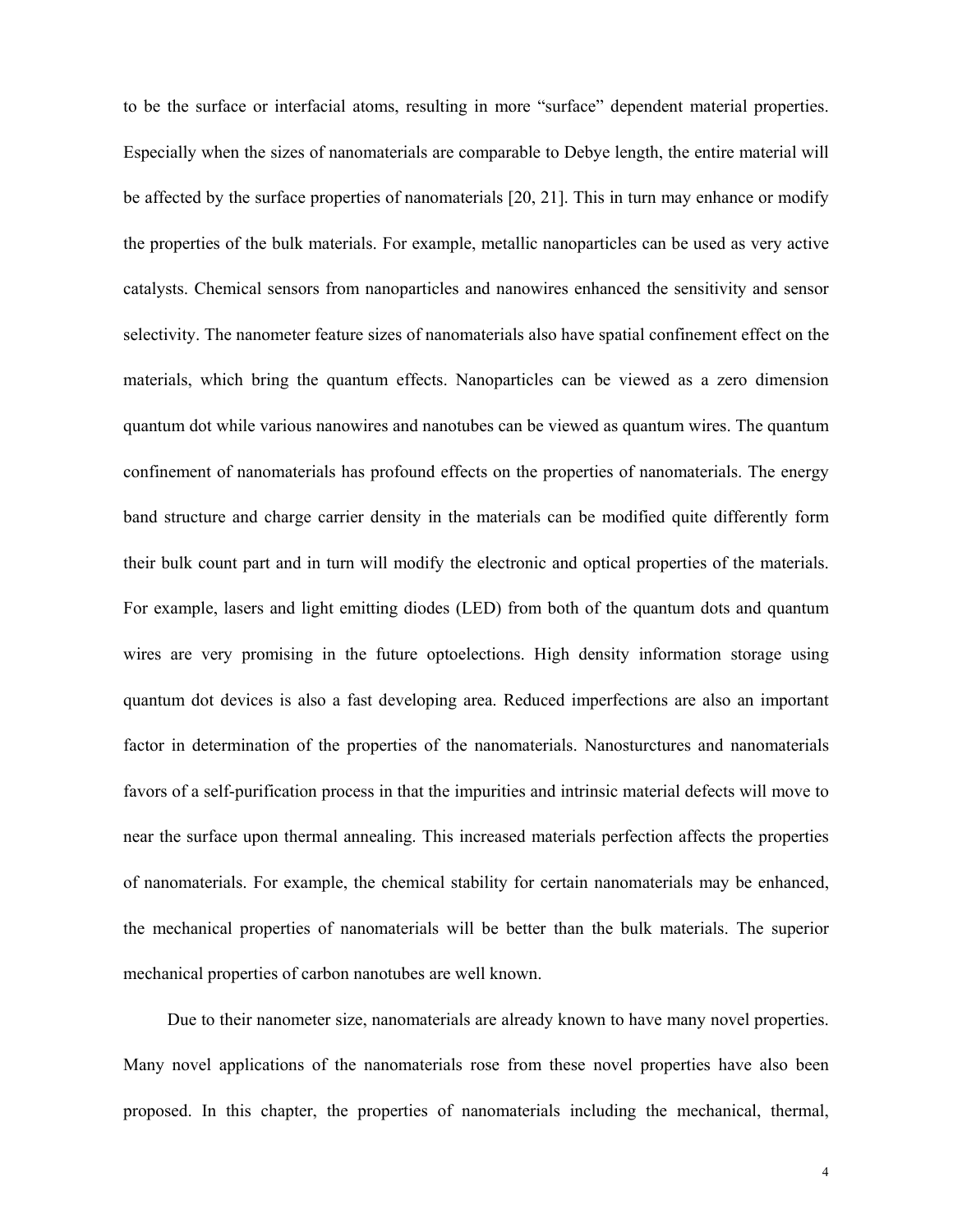biological, optical and chemical properties of nanomaterials will be addressed together with the possible applications of nanomaterials. However, due to broad coverage of the nanomaterials and related applications, it is nearly impossible to cover all the aspects of the nanomaterials properties in one chapter. Readers are suggested to read references [19, 22-24].

# **Mechanical properties of nanomaterials**

Due to the nanometer size, many of the mechanical properties of the nanomaterials are modified to be different from the bulk materials including the hardness, elastic modulus, fracture toughness, scratch resistance and fatigue strength etc. An enhancement of mechanical properties of nanomaterials can result due to this modification, which are generally resultant from structural perfection of the materials [19, 25]. The small size either renders them free of internal structural imperfections such as dislocations, micro twins, and impurity precipitates or the few defects or impurities present can not multiply sufficiently to cause mechanical failure. The imperfections within the nano dimension are highly energetic and will migrate to the surface to relax themselves under annealing, purifying the material and leaving perfect material structures inside the nanomaterials. Moreover, the external surfaces of nanomaterials also have less or free of defects compared to bulk materials, serving to enhance the mechanical properties of nanomaterials [19].The enhanced mechanical properties of the nanomaterials could have many potential applications both in nano scale such as mechanical nano resonators, mass sensors, microscope probe tips and nano tweezers for nano scale object manipulation, and in macro scale applications structural reinforcement of polymer materials, light weight high strength materials, flexible conductive coatings, wear resistance coatings, tougher and harder cutting tools etc.

Among many of the novel mechanical properties of nanomaterials, high hardness has been discovered from many nanomaterials system. A variety of superhard nanocomposites can be made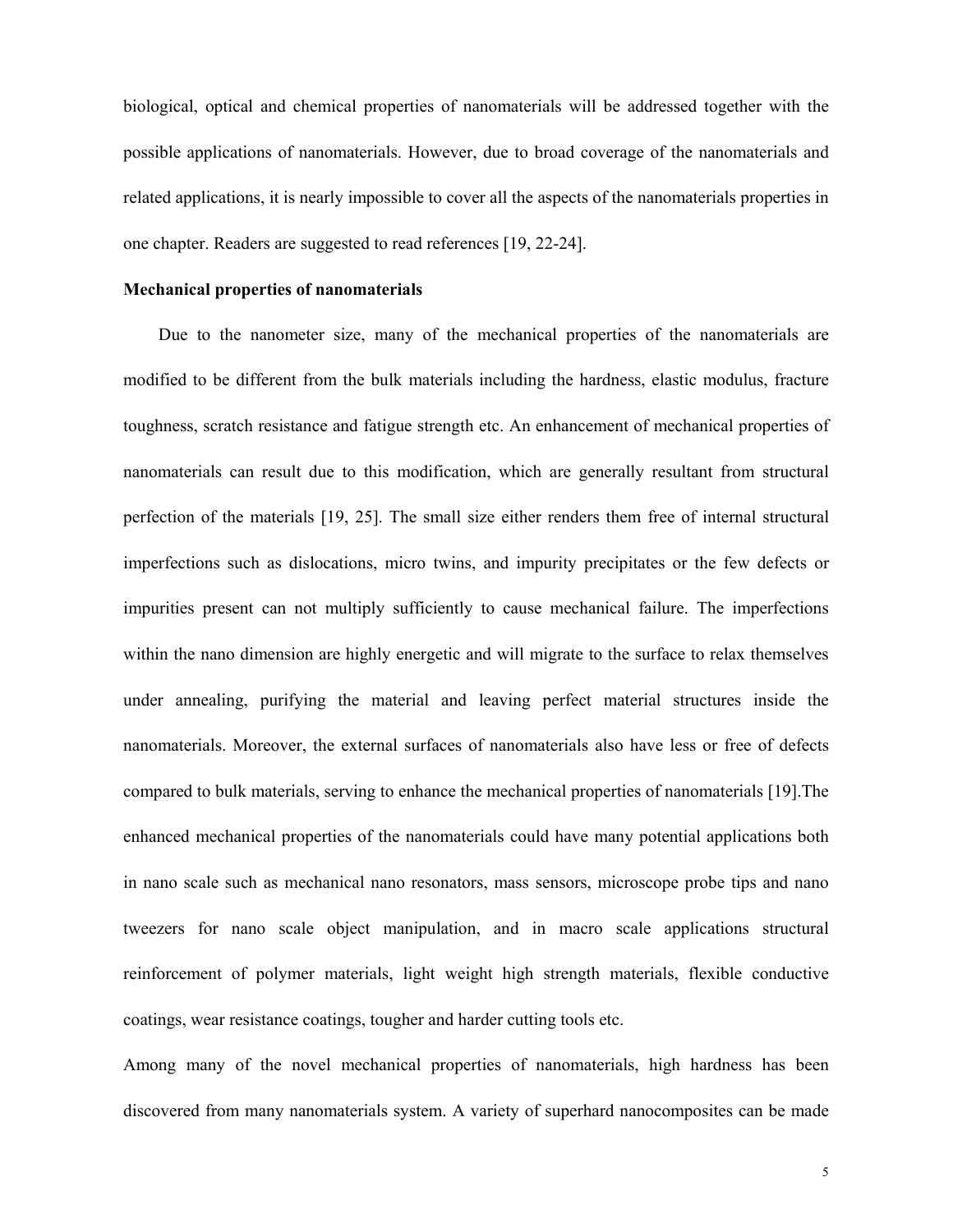of nitrides, borides and carbides by plasma-induced chemical and physical vapor deposition [26]. In the appropriately synthesized binary systems, the hardness of the nanocomposite exceeds significantly that given by the rule of mixtures in bulk. For example, the hardness of nc- $M_nN/a-Si_3$  $N_4$  (M=Ti, W, V,...) nano-composites with the optimum content of  $Si_3 N_4$  close to the percolation threshold reaches 50 GPa [27-29] although that of the individual nitrides does not exceed 21 GPa. These superhard nanocomposites will have promising potential in hard protective coatings. Superhardness also comes from pure nanoparticles. For example, Gerbericha report the superhardness from the nearly spherical, defect-free silicon nanospheres with diameters from 20 to 50 nm of up to 50 GPa, fully four times greater than the bulk silicon [30].

Since their discovery [31, 32], carbon nanotubes have stimulated intensive research interests. As the smallest carbon fibers discovered, carbon nanotubes have been found to have excellent mechanical properties. The strength of the carbon fibers would increases with graphitization along the fiber axis. Carbon nanotubes, which are formed of seamless cylindrical graphene layers, represent the ideal carbon fiber and should presumably have the best mechanical properties in the carbon fibers species, showing a high Young's modulus and high tensile strength [33]. Theoretical research has predicted the high modulus of carbon nanotubes aside from the direct experimental measurement, which calculated the Young's moduli Y of single wall carbon nanotubes to be from 0.5-5.5TPa, much higher than high-strength steel of ~200 GPa [34, 35]. The Young's moduli and the tensile strength have also been measured experimentally [33, 36-39]. The first experimental measurement of Young's modulus of Multiwall carbon nanotubes was obtained by measuring thermal vibrations of carbon nanotubes using transmission electron microscopy (TEM), yielding the Young's modulus of 1.8+/-0.9 TPa [38]. In this method, the amplitude of the thermal vibrations of the free ends as a function of temperatures of anchored nanotuebes was correlated with the young's modulous. Figure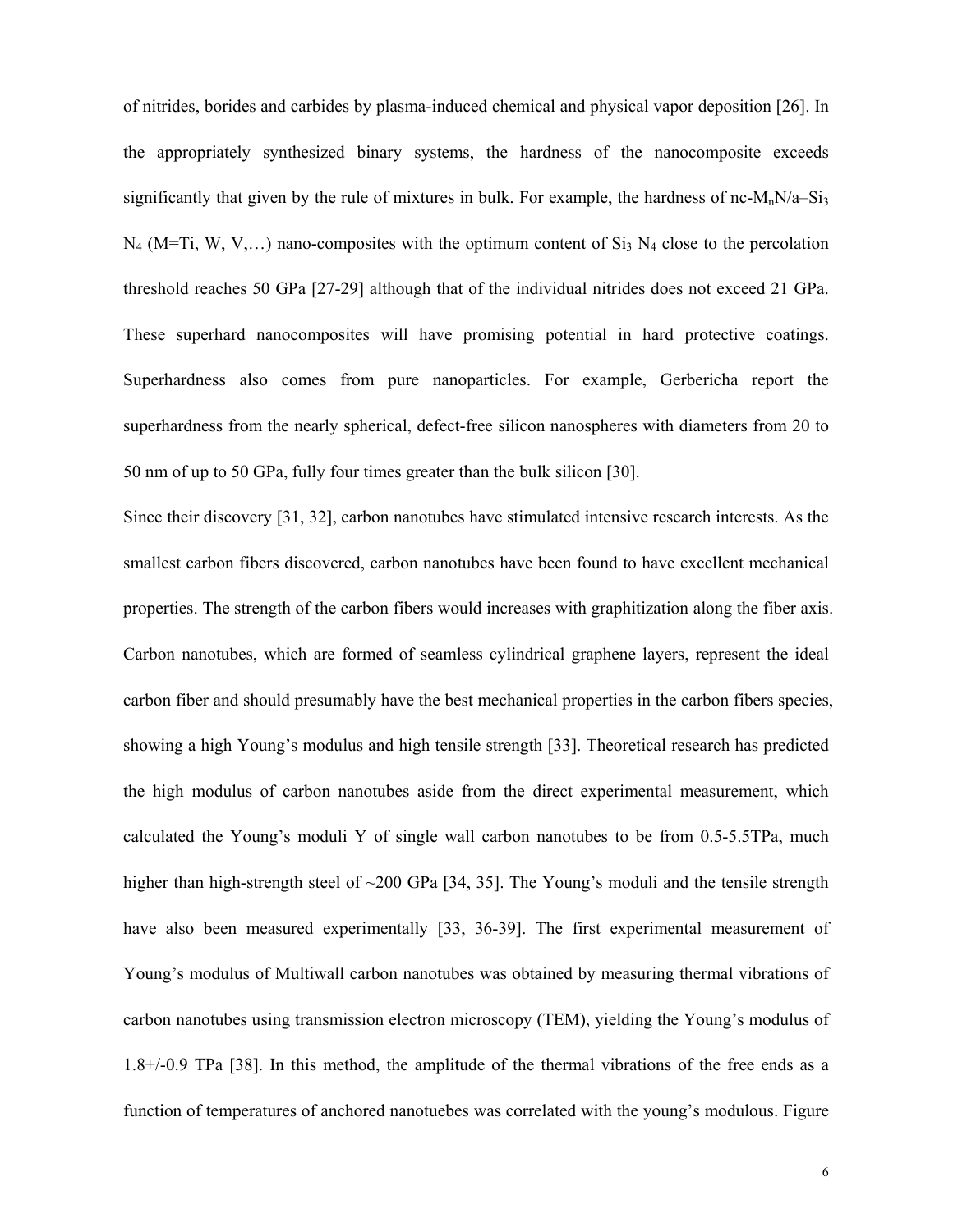1.2 shows the free standing multi wall carbon nanotubes with tip blurring due to thermal vibration.



Figure 1.2: the free standing multi wall carbon nanotubes with tip blurring due to thermal vibration. By using a similar technology, Krishnan measured the young's modulous of single wall carbon nanotubes, resulting in average value of  $Y=1.25 -0.35/0.45$  TPa [33]. Atomic force microscope (AFM) has also been employed to measured the young's modulus of the carbon nanotubes [39]. This is realized by bending the anchored carbon nanotubes with AFM tip wihle simultaneously recording the force by the tube as a function of the displacement from its equilibrium position. The resultant Young's modulous was 1.28+/- 0.5 TPa. The values of Young's moduli measured from different ways were all in the range in theorical prediction, proving the existence the high elastic modulus of the carbon nanotubes. The tensile strength of carbon nanotubes has also been measured [36, 37].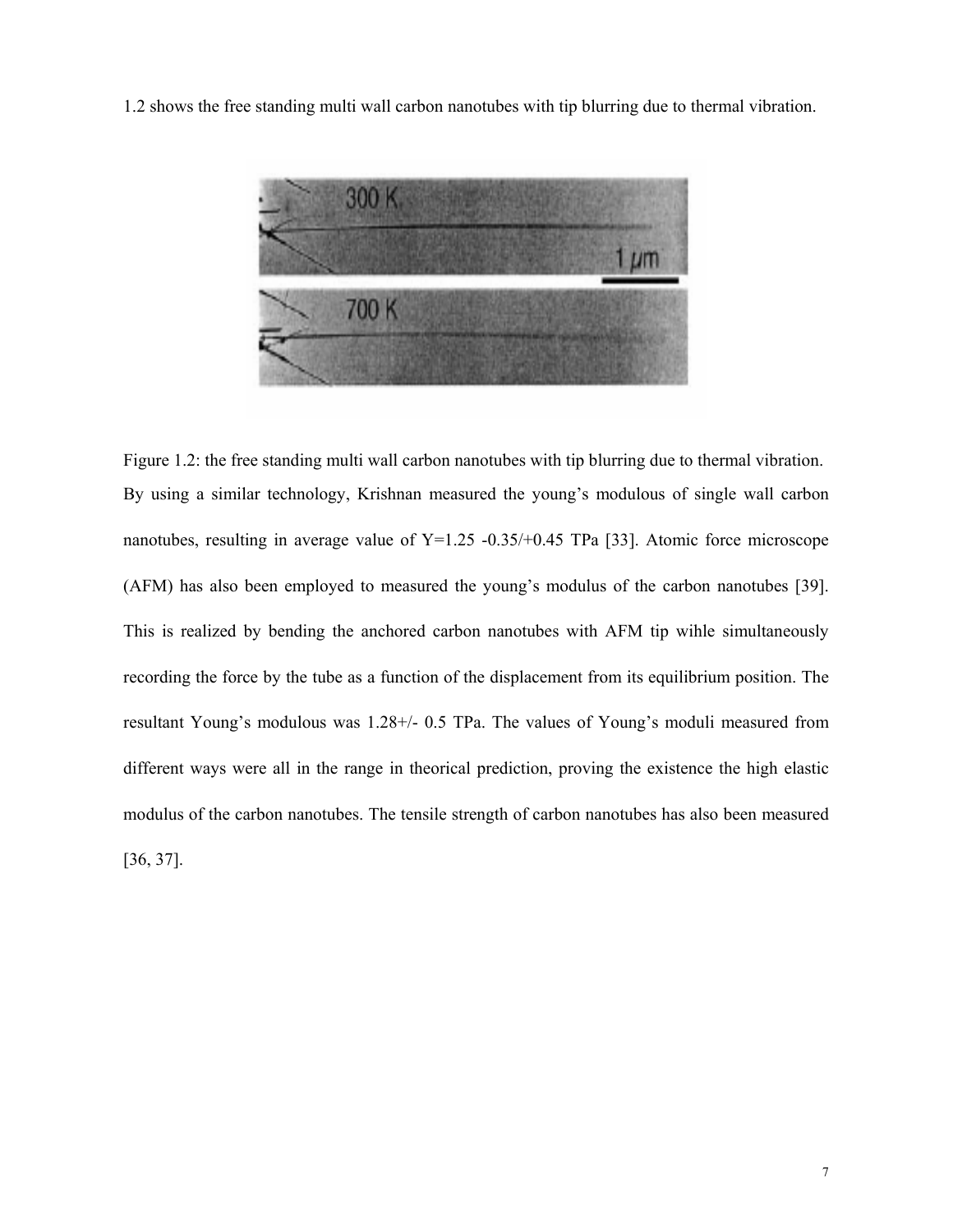

Figure 1.3: A multi wall carbon nanotube was aligned between two AFM tips. The lower AFM tip is on a soft cantilever whose deflection is recorded to determine the force applied on the carbon nanotube.

An individual multi wall carbon nanotube was mounted between two AFM tips, one on rigid cantilever and the other on soft cantilever (Figure 1.3). By recording the whole tensile loading experiment, both the deflection of the soft cantilever from which the force applied on the nanotube and the length change of the nanotube were simultaneously obtained. The carbon nanotubes broke in the outermost layer ("sword-in-sheath" failure), and the tensile strength of this layer ranged from 11 to 63 GPa and the measured strain at failure can be as high as 12%. For comparison, the tensile strength of high-strength steel is 1-2 GPa [36, 37].

The excellent mechanical properties of nanomaterials could lead to many potential applications in all the nano, micro and macro scales. High frequency electro-mechanical resonators have been made from carbon nanotubes and nanowires.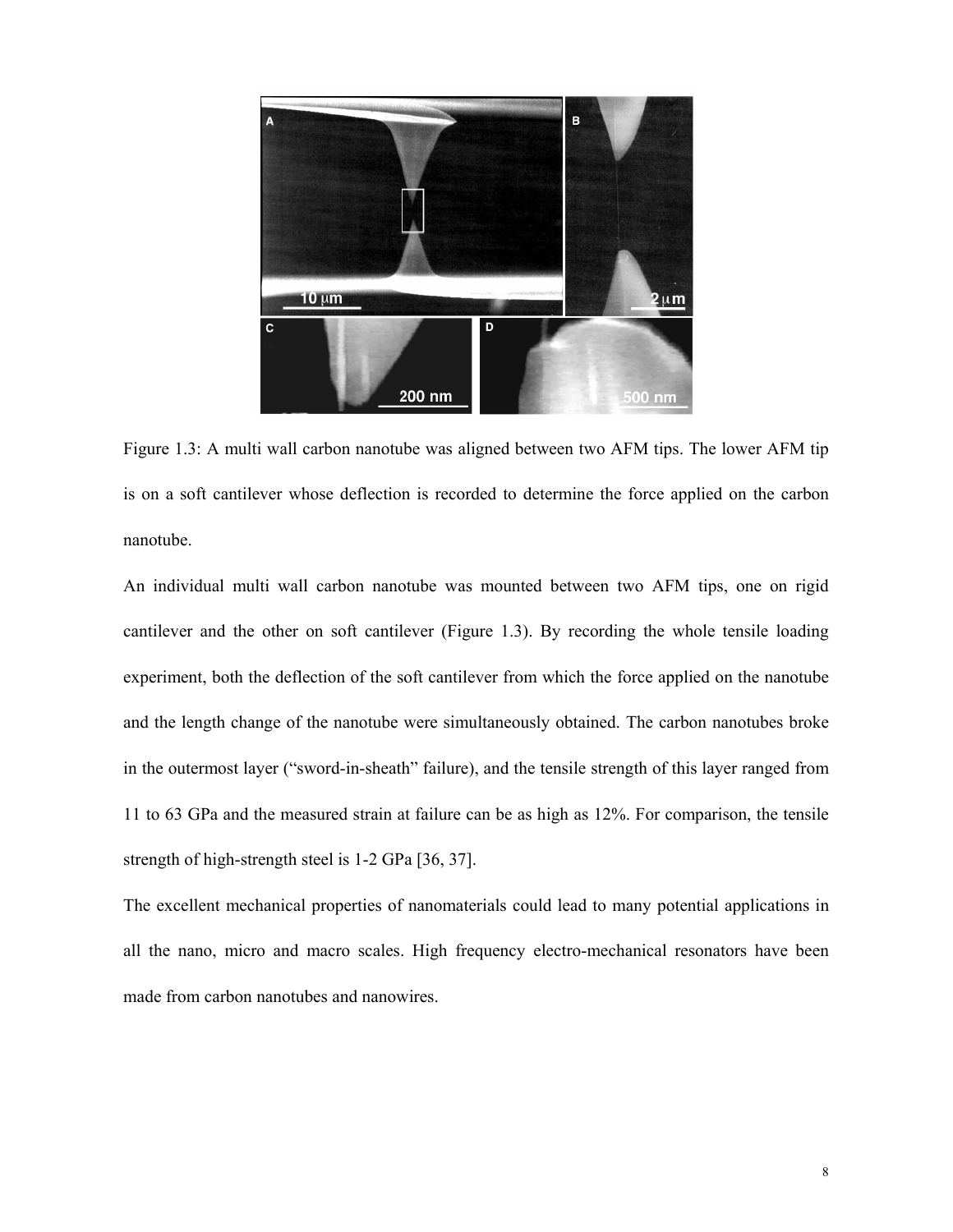

Figure 1.4 (a) SEM image showing the carbon nanotubes suspended between two electrodes (top). The schematic de vice geometry is shown at the bottom. Scale bar: 300 nm [40]. (b) SEM image of the resonator with a suspended nanowire.

An individual carbon nanotube was contacted with two metal electrodes and was doubly clamped and suspended across a trench, which was realized by conventional lithography technique (Figure 1.4). The nanotube resonator was actuated and detected through electrostatic interaction using back side gate electrode underneath the tube in a vacuum. The guitar-string-like oscillation modes of doubly clamped nanotube was discoved from the resonator with the resonant frequency as high as 55 MHz. A similar nanoelectromechanical resonator can also be fabricated from platinum nanowires [41]. The nanowire resonator bear a similar but a with side gate electrode to detect the actuation [40], which gave a resonant frequency of 105MHz. These NEMS oscillators could potentially useed in ultrasensitive mass detection1, radio-frequency signal processing, and as a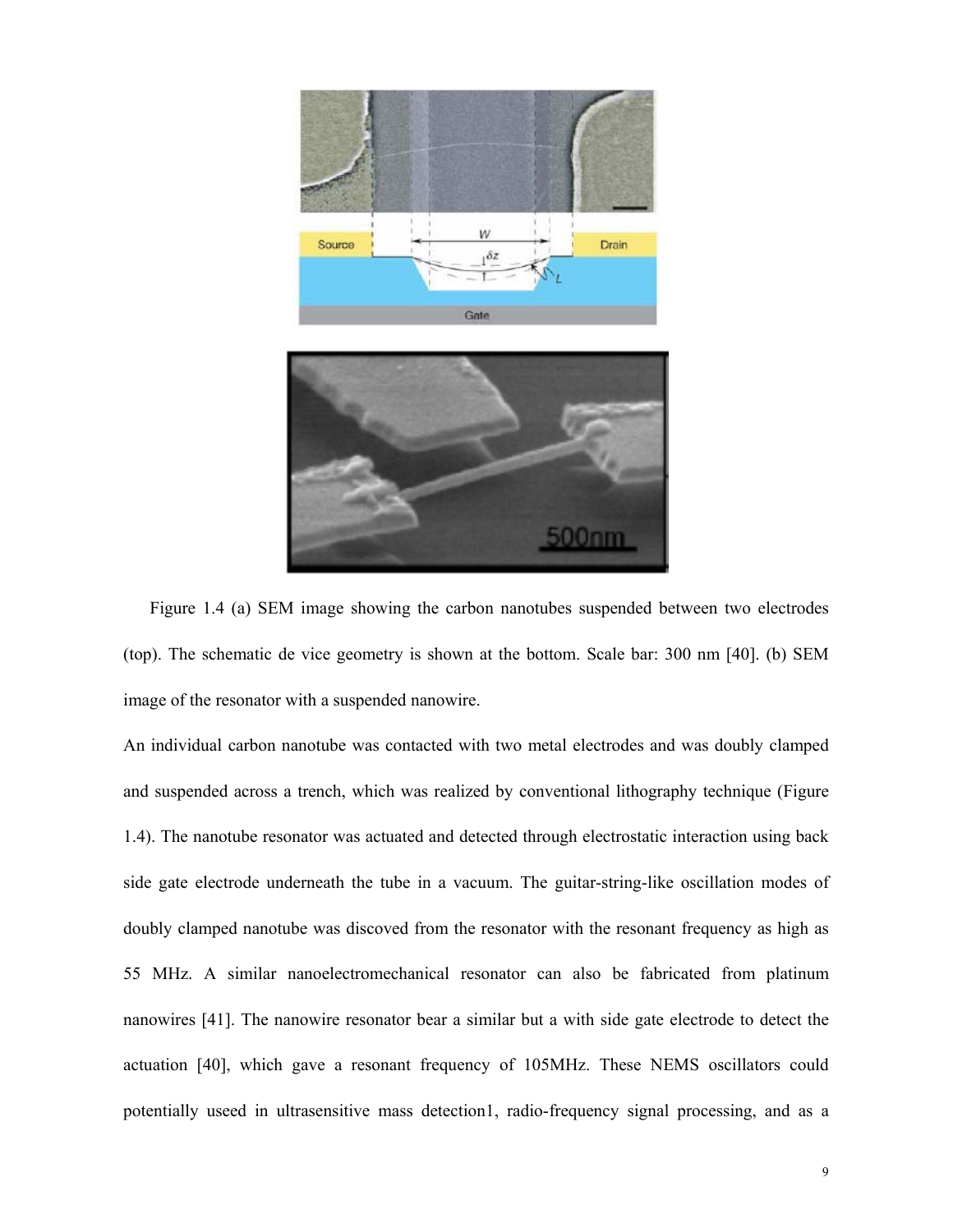model system for exploring quantum phenomena in macroscopic systems.

Nano structured materials can also be used as nanoprobes or nanotwizzers to probe and manipulate nanomatierals in a nanometer range [42-46]. Due to their high aspect ratio and small dimensions, one-dimension nano structures such as carbon nanotubes can also be used as nano probe tips. Dai attached multi wall carbon nanotube to conventional pyramidal tip of a silicon cantilever for scanning force microscopy [43].



Figure 1.5: SEM image of a MWNT attached on the silicon cantilever tip [44].

| sample        | tip     | width at half-<br>$maximum (nm)^{a}$ | depth between<br>subunits $(nm)^b$ | tip radius<br>(nm) |
|---------------|---------|--------------------------------------|------------------------------------|--------------------|
| type-1 fibril | MWNT    | $18.6 \pm 2.2$                       | $3.2 \pm 0.4$                      | 9.3                |
|               | SWNT    | $11.9 \pm 0.7$                       | $2.7 \pm 0.4$                      | 2.6                |
|               | Si-TESP | $26.0 \pm 0.9$                       | $2.7 \pm 0.3$                      | 19.7               |
|               | Si-FESP | $21.5 \pm 1.8$                       | $2.5 \pm 0.3$                      | 12.9               |
| protofibril   | MWNT    | $11.4 \pm 0.4$                       | $1.1 \pm 0.1$                      | 9.7                |
|               | Si-TESP | $14.4 \pm 0.3$                       | $0.6 \pm 0.1$                      | 15.9               |
|               | Si-FESP | $14.8 \pm 1.7$                       | $0.7 \pm 0.2$                      | 16.9               |

Table 1.2 The comparasion of the Resolution Obtained with Nanotube and Silicon Tips on A*'*40 Fibrils and Protofibrils [44].

Stanislaus S. Wong acquired high resolution AFM image for biological systems by using carbon nanotubes tips[42, 44]. Figure 1.5 shows a typical nanoprobe tip made from carbon nanotube. While most conventional tips suffer from "tip crash", posse significant constraints on potential lateral resolution, and furthermore, the large probe size restricts the ability of these tips to access narrow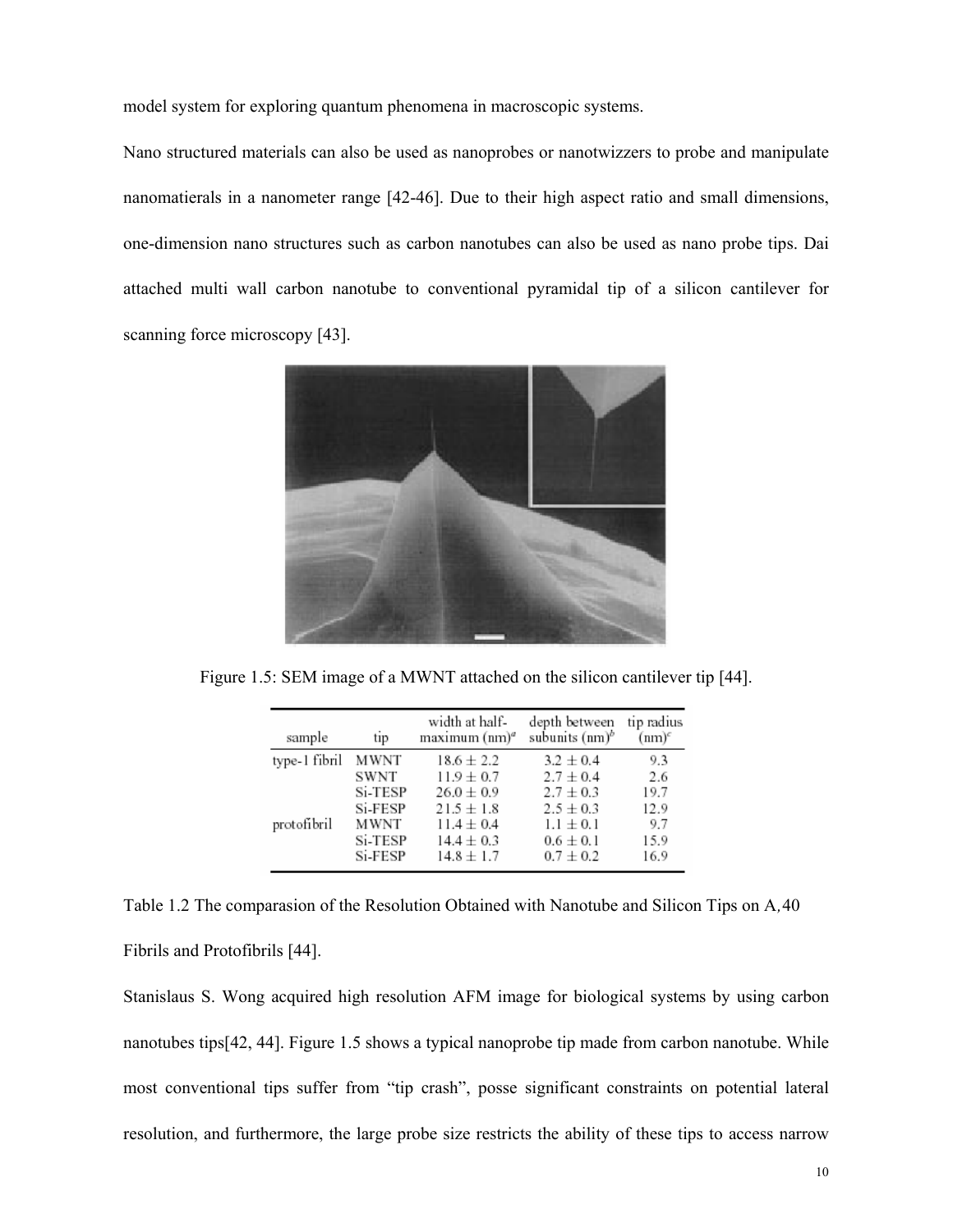and deep features. Probe tips from carbon nanotubes could offer several advantages: the flexibility of carbon nanotubes makes the tip more resistant to damage from tip crashes; the high aspect ration of carbon nanotubes makes them suitable to image sharp recesses in surface topography; Tips from carbon nanotubes could significantly improved lateral resolution; carbon nanotubes tips are more robust and less prone to contamination. By investigating the amyloid-β1-40 (Aβ40) fibrils under AFM, Stanislaus compared the performance of nanotubes tips and the single crystal silicon tips (Table 1.2) An improvement of the image resolution (smaller fibrils and protofibrils with were imaged using carbon nanotube tips) due to a reduction of the effective tip radii when imaging with nanotube tips was acquired [44].

Similar to the carbon nanotube nanoprobe fabrication, if on the supporting micro structure, two individual carbon nanotubes are attached instead of only one nanotube in case of nanoprobe, then a nanotube nano tweezers would result. Phillip Kim showed such a nanotube tweezers by attaching two carbon nanotubes on glass micropipettes [45]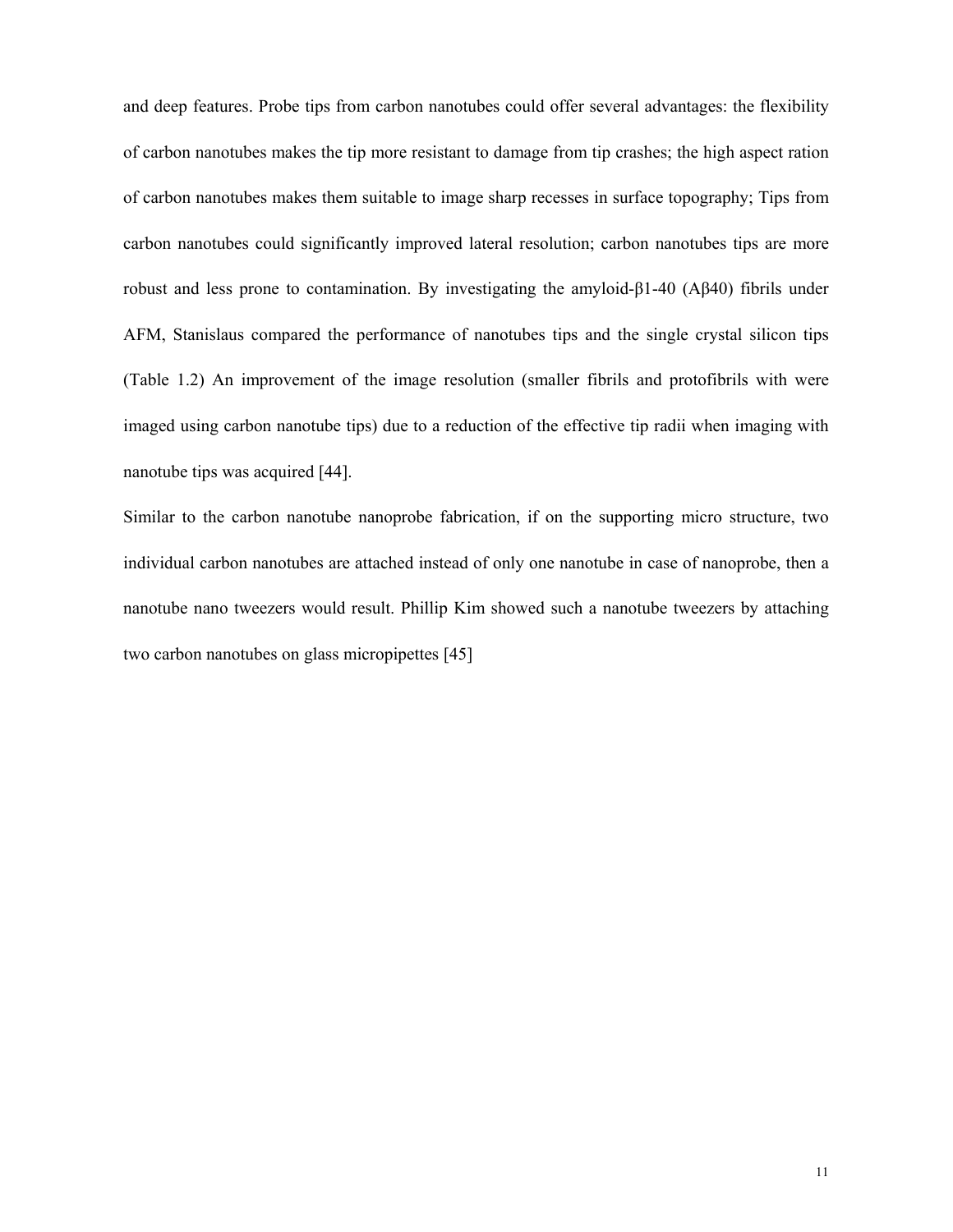

Figure 1.6 Dark field optical images of the electro-actuated nanotube nanotwizzers. This nano tweezers operated under electrical stimulus and was used to probe the electrical characteristics of nanostructures. It could be useful both in the nanostructure characterization and the manipulation. The nanotweezers could be used as a novel electromechanical sensor that can detect pressure or viscosity of media by measuring the change in resonance frequency and Q-factor of the device. They can also be explored into manipulation and modification of biological systems such as structures within a cell.

The enhancements of mechanical properties of polymeric materials by nanofillers are also very active applications of nanomaterials. Micrometer size fillers were used in traditional polymer composites and showed improvements in their mechanical properties such as the modulous, yield strength and glass transition temperature [47, 48]. However, these performacen enhancements will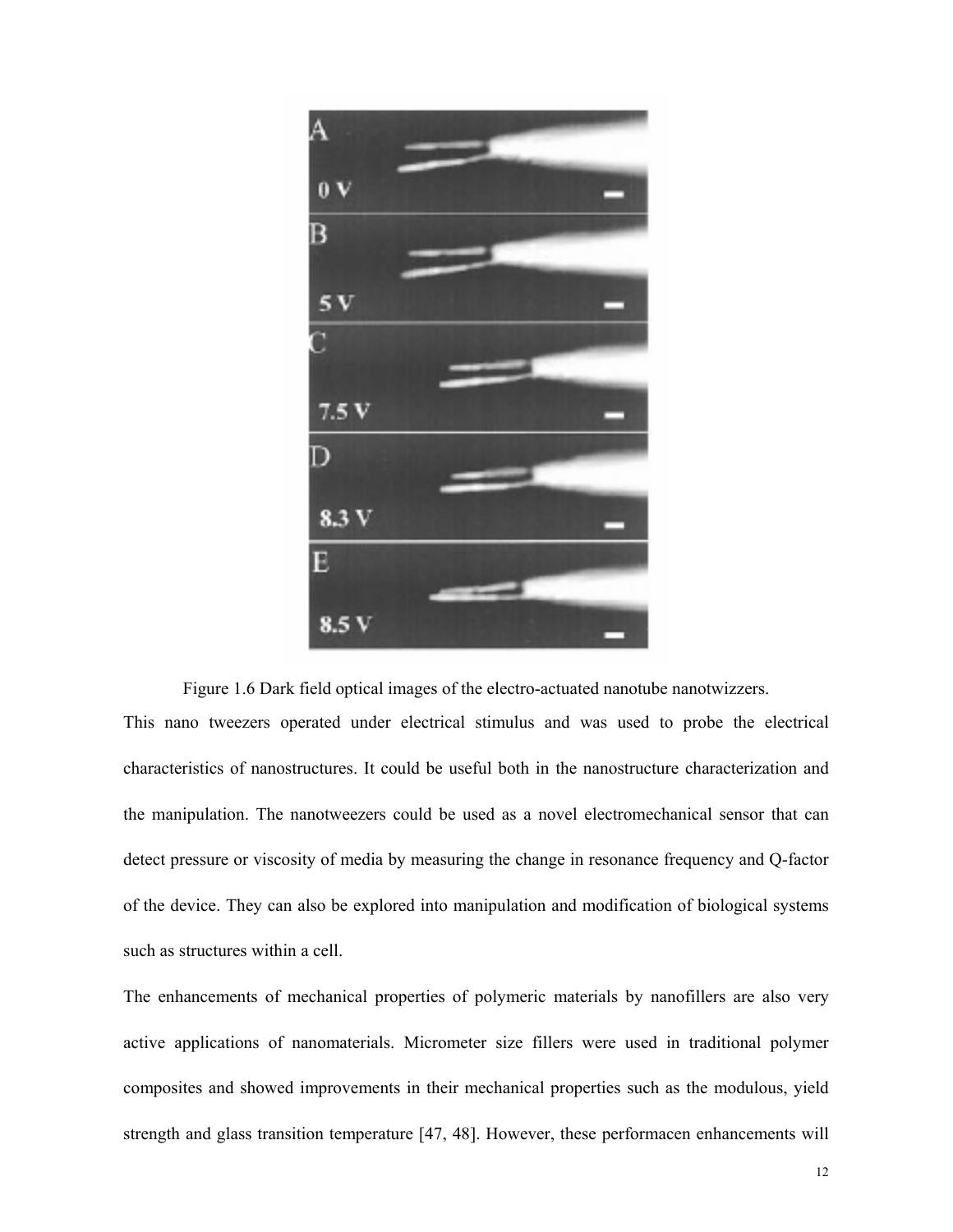sacrifice the ductility and toughness of the materials and large amounts of filler were needed to achieve the desired properties. Comparably, polymer nanocomposites from nano size fillers could result in unique mechanical properties at very low filler weight fractions [49]. Sumita found dramatic improvements in the yield stress (30%) and Young's modulus (170%) in polypropylene filled with with ultrafine  $SiO<sub>2</sub>$ , compared to micrometer-filled polypropylene [50]. Ou et al. filled nylon-6 with 50 nm silica particles using in situ polymerization method. They reported increases in tensile strength (15%), strain-to-failure (150%), Young's modulus (23%), and impact strength (78%) with only 5 wt % nanoparticles content [51]. Petrovic found a 6 times increase in the elongation-at-break and a 3 times increase in the modulus in a rubbery polyurethane elastomer filled with 40 wt % 12 nm silica, compared to a micrometer-sized filler reinforced polymer [52]. Vinylacetate, acrylic ester, synthetic rubber, and other polymer latexes have been used in coatings and adhesives; colloidal silica is used with these polymer emulsions in order to improve adhesion, durability, and abrasion resistance. The silica also serves to prevent stickiness and improves the washing resistance of the coatings [53]. Besides nanoparticles, One-dimension nanostructures such as carbon nanotubes are also superior candidates for nano fillers because of their high aspect ratio and excellent mechanical properties. Nanocomposite materials from carbon nanotubes are expected to exhibit outstanding mechanical properties, such as high Young's modulus, stiffness and flexibility.

| Polymer                                  | $E'$ (40°C, 1Hz)<br>(matrix)<br>(MPa)                                       | $E'$ (40°C)<br>CNTs composite<br>(MPa)                                         | <b>CNTs</b><br>$(wt\%)$ | q,<br>Increase<br>E'           |
|------------------------------------------|-----------------------------------------------------------------------------|--------------------------------------------------------------------------------|-------------------------|--------------------------------|
| PMMA<br>PS<br><b>PSBA</b><br>PVA<br>MEMA | $\approx 800$<br>$\approx 2400$<br>$\approx 0.681$<br>$\approx 5000$<br>708 | $\approx$ 1600<br>$\approx 3500$<br>$\approx 1.584$<br>$\approx$ 11200<br>2340 | 26<br>5<br>7<br>60      | 100<br>44<br>132<br>124<br>230 |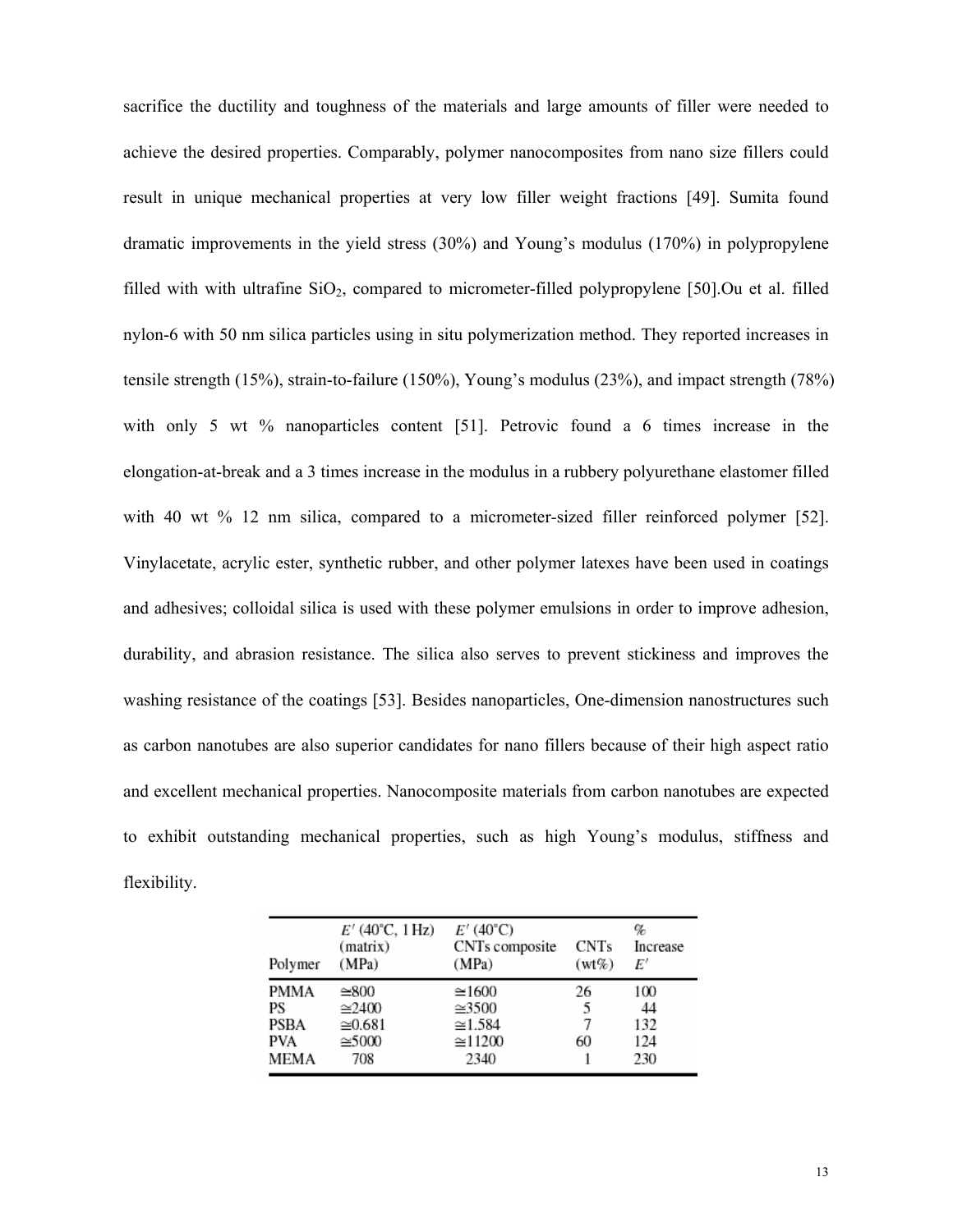Table 1.3 Comparative results  $(E', \mathcal{V}_0)$  increase  $E'$  of CNTs composites obtained in different polymer matrices at 40˚C 1Hz of frequency [54].

Table 1.3 summarized some results from several research groups of the enhancement of mechanical properties of polymers nanocomposites containing carbon nanotubes fillers [54-59]. Without the use of additives, generally more than 100% in "E´" was acquired. Besides the improvement of mechanical properties in carbon nanotube- polymer nanocomposites, they can further be employed as multifunctional materials providing light weight, strong and tough structural materials as well as excellent electrical conducting and thermal conducting properties.

## **Thermal properties of nanomaterials**

The recent advances of nanotechnologies in the past decades have resulted in the burst of promising synthesis, processing and characterization technologies, which enables the routine production of a variety of nanomaterials with highly controlled structures and related properties. By controlling the structures of nanomaterials at nano scale dimensions, the properties of the nanostructures can be controlled and tailored in a very predictable manner to meet the needs for a variety of applications. Examples of the engineered nanostructures include metallic and non-metallic nanoparticles, nanotubes, quantum dots and superlattices, thin films, nano composites and nanoelectronic and optoelectronic devices which utilize the superior properties of the nanomaterials to fulfill the applications.

Many properties of the nanoscale materials have been well studied, including the optical electrical, magnetic and mechanical properties. However, the thermal properties of nanomaterials have only seen slower progresses. This is partially due to the difficulties of experimentally measuring and controlling the thermal transport in nano scale dimensions. Atomic force microscope (AFM) has

14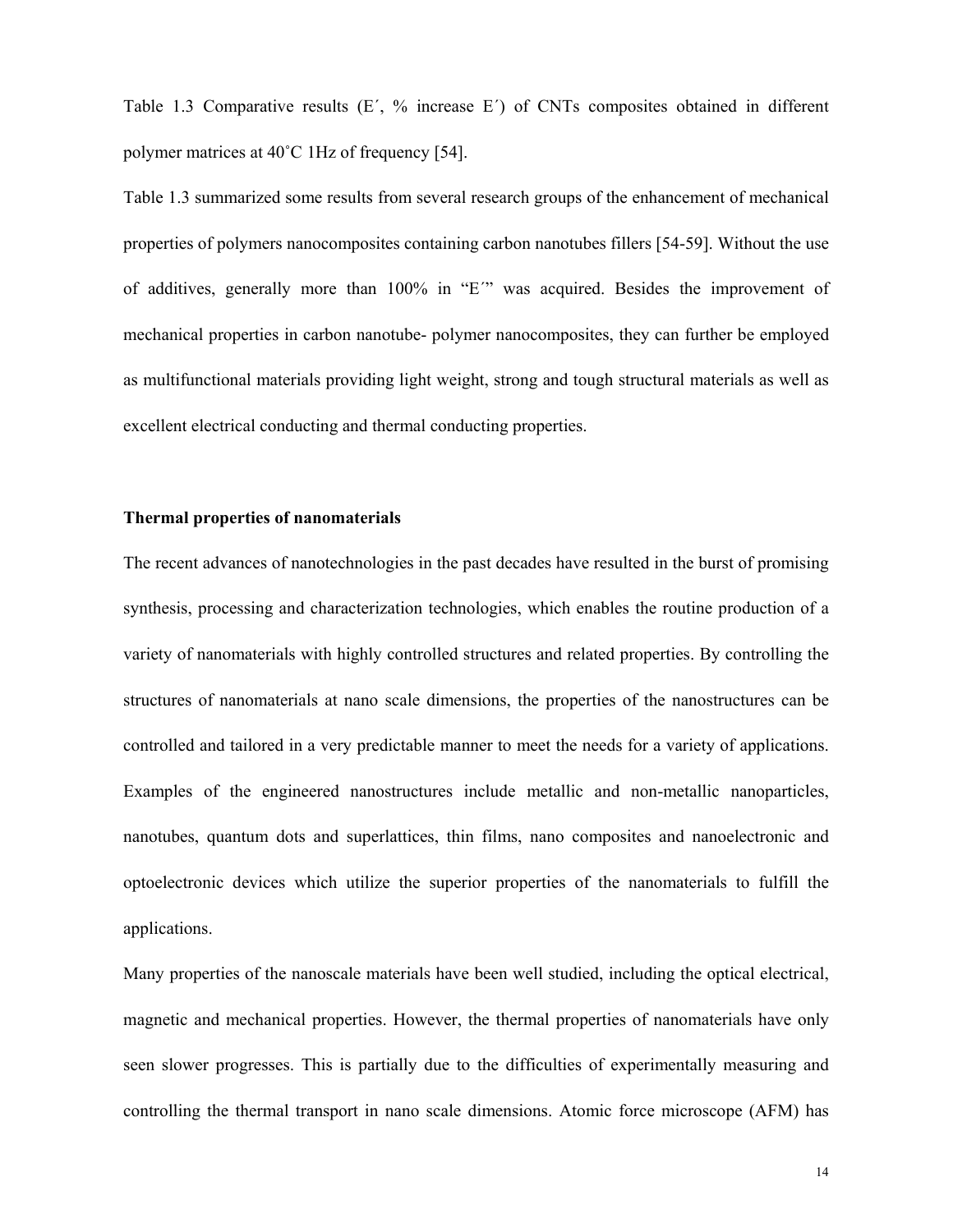been introduced to measure the thermal transport of nanostructures with nanometer-scale high spatial resolution, providing a promising way to probe the thermal properties with nanostructures [60]. Moreover, the theoretical simulations and analysis and of thermal transport in nanostructures are still in infancy. Available approaches including numerical solutions of Fourier's law, computational calculation based on Boltzmann transport equation and Molecular-dynamics (MD) simulation, all have their limitations [60]. More importantly, as the dimensions go down into nanoscale, the availability of the definition of temperature is in question. In non-metallic material system, the thermal energy is mainly carried by phonos, which have a wide variation in frequency and the mean free paths (mfp). The heat carrying photons often have large wave vectors and mfp in the order of nanometer range at room temperature, so that the dimensions of the nanostructures are comparable to the mfp and wavelengths of photons. However the general definition of temperature is based on the average energy of a material system in equilibrium. For macroscopic systems, the dimension is large enough to define a local temperature in each region within the materials and this local temperature will vary from region to region, so that one can study the thermal transport properties of the materials based on certain temperature distributions of the materials. But for nanomaterial systems, the dimensions may be too small to define a local temperature. Moreover, it is also problematic to use the concept of temperature which is defined in equilibrium conditions, for the nonequilibrium processes of thermal transport in nanomaterials, posing difficulties for theoretical analysis of thermal transport in nano scales [60].

In spite of all the difficulties in both experimental and theoretical characterization the thermal properties of nanomaterials. Recent advances in experiments have showed that certain nanomaterials have extraordinarily thermal properties compared to their macroscopic counterparts, as will be explained in detail in this section. In nanomaterials systems, several factors such as the

15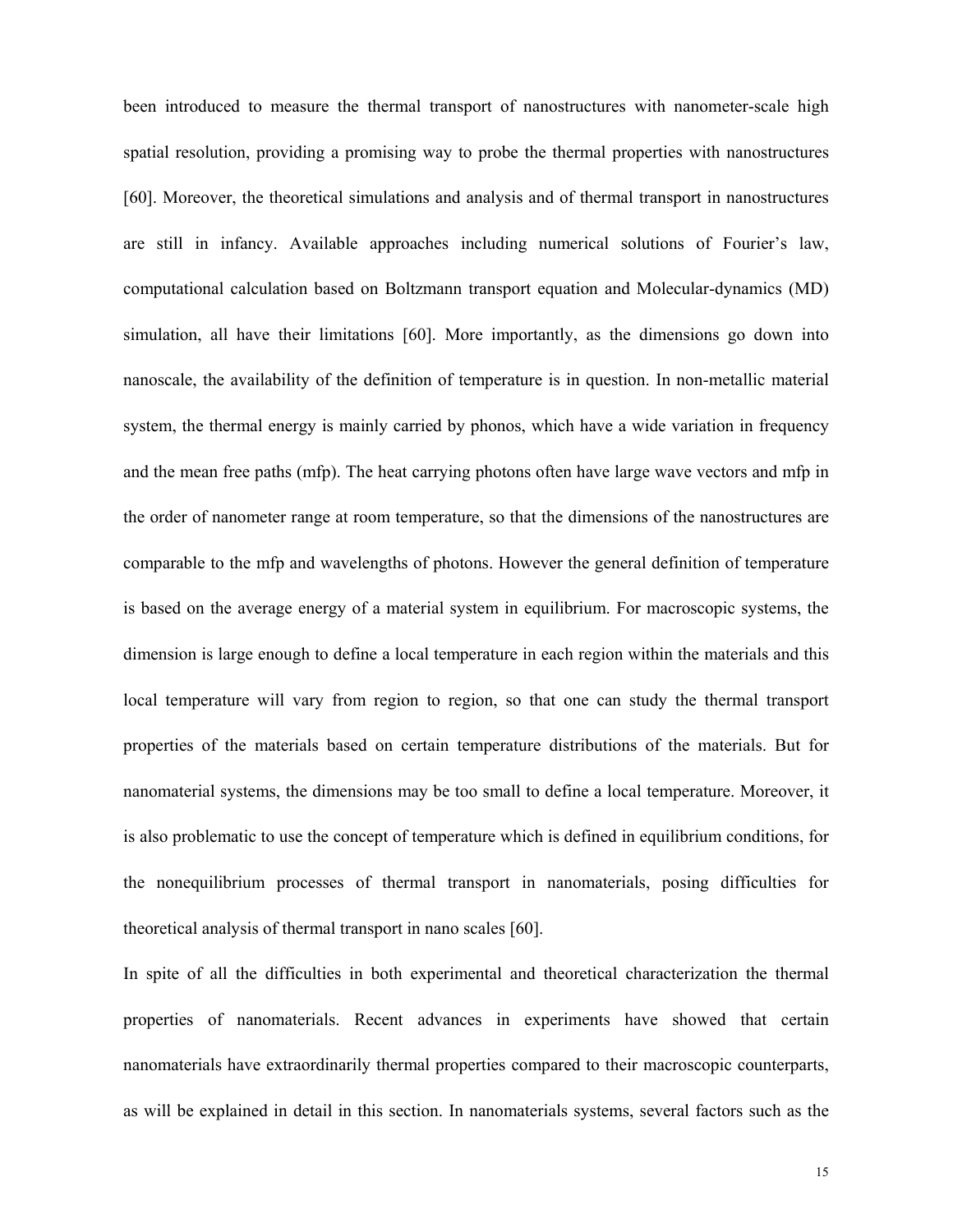small size, the special shape, the large interfaces modified the thermal properties of the nanomaterials, rendering them the quite different behavior as compared to the macroscopic materials. As mentioned above, as the dimension goes down to nano scales, the size of the nanomaterials is comparable to the wavelength and the mean free path of the photons, so that the photon transport within the materials will be changed significantly due the photon confinement and quantization of photon transport, resulting in modified thermal propeties. For example, nanowires from silicon have a much smaller thermal conductivities compared to bulk silicon [61]. The special structure of nanomaterials also affects the thermal properties. For example, because of it tubular structures of carbon nanotubes, they have extreme high thermal conductivity in axial directions, leaving high anisotropy in the heat transport in the materials [62]. The in interfaces are also very important factor for determine the thermal properties of nanomaterials. Generally, the internal interfaces impede the flow of heat due to photon scattering. At interface or grain boundary between similar materials, the interface disorder scatters phonons, while as the differences in elastic properties and densities of vibrational states affect the transfer of vibrational energy across interfaces between dissimilar materials. As a result, the nanomaterials structures with high interfaces densities would reduce the thermal conductivity of the materials [63]. These interconnected factors joined together to determine the special thermal properties of the nanomaterials. Thermal properties of several nanomaterials systems and their possible applications will be discussed below.

As the first example, carbon nanotubes are carbon nanostructures relating to diamond and graphite, which are well known for their high thermal conductivities. The stiff  $sp<sup>3</sup>$  bonds in diamond structure result in high phonon speed and consequently high thermal conductivities of the material. In carbon nanotubes, the carbon atoms are held together by the even stronger  $sp<sup>2</sup>$  bonds, so that the

16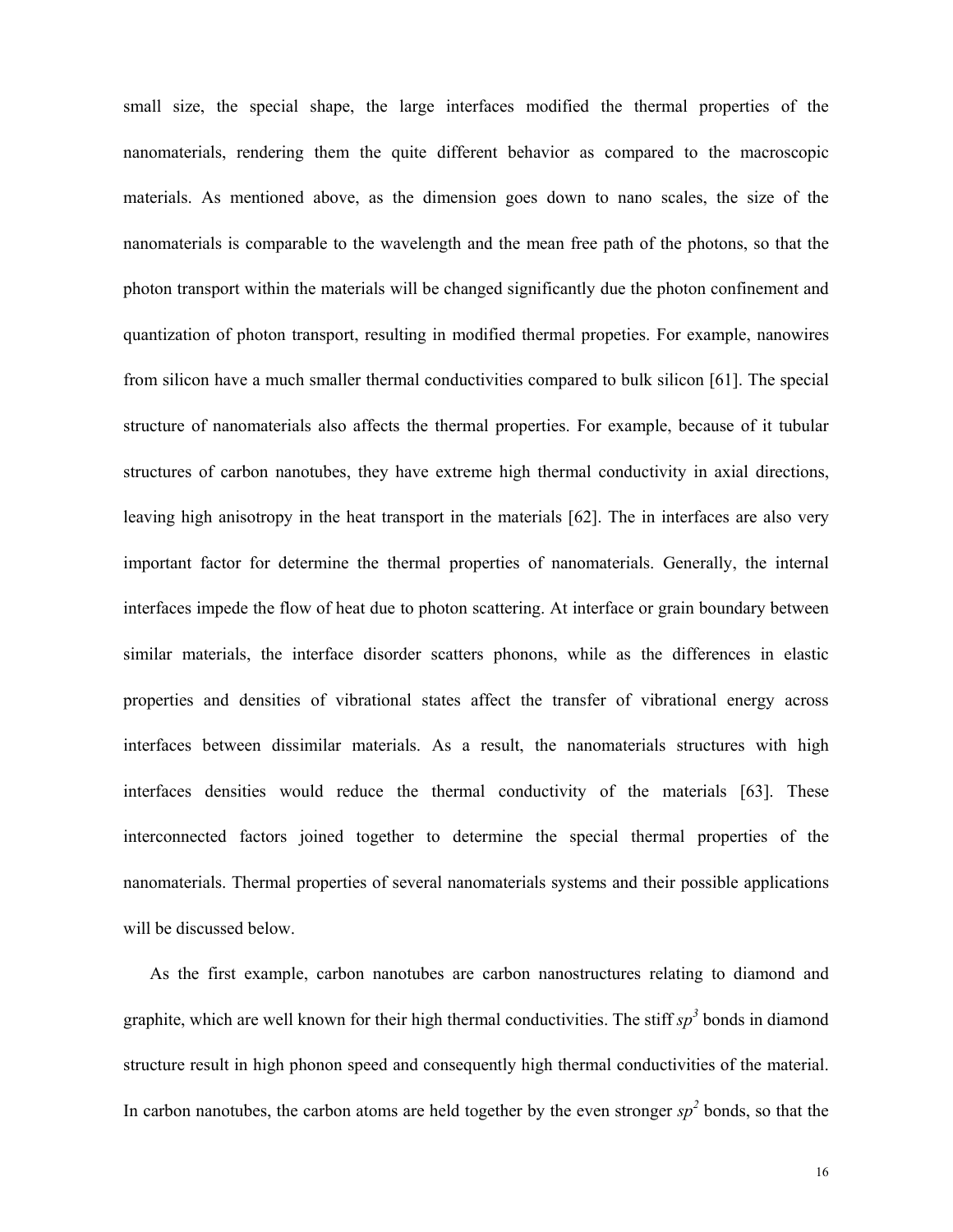nanotube structures, consisting of seamlessly joined graphitic cylinders are expected to have extraordinarily high thermal conductivities. The rigidity of the these nanotubes, combined with virtual absence of atomic defects or coupling to soft photon modes of the embedding medium, should make isolated nanotubes very good candidates for efficient thermal conductors [64]. The high thermal conductivity of carbon nanotubes were first proved by some theoretical calculations [64, 65]. Savas Berber et al combined the equilibrium and nonequilibrium molecular dynamics simulations with Tersoff potential to determine the thermal conductivity of carbon nanotubes and its dependence on temperature.



Figure 1.7 Temperature dependence of the thermal conductivity for a (10, 10) carbon nanotube for temperatures below 400 K [64].

They concluded that the thermal conductivity of an isolated (10, 10) nanotubes was dependent on the temperature and an extraordinarily high value of  $~6600$ W/mK was resultant at room temperature, shown in Figure 1.7. This is comparable to the thermal conductivity of a hypothetical isolated graphene monolayer or diamond. From the thermal conductivity of bulk carbon nanotube samples, J. Hone, et al estimated the thermal for a single tube to be 1800 - 6000 W/mK at room temperature [66]. Che et al also used equilibrium molecular dynamics simulations to calculate carbon nanotubes' thermal conductivities and gave a thermal conductivity of  $\sim$  2980 W/mK along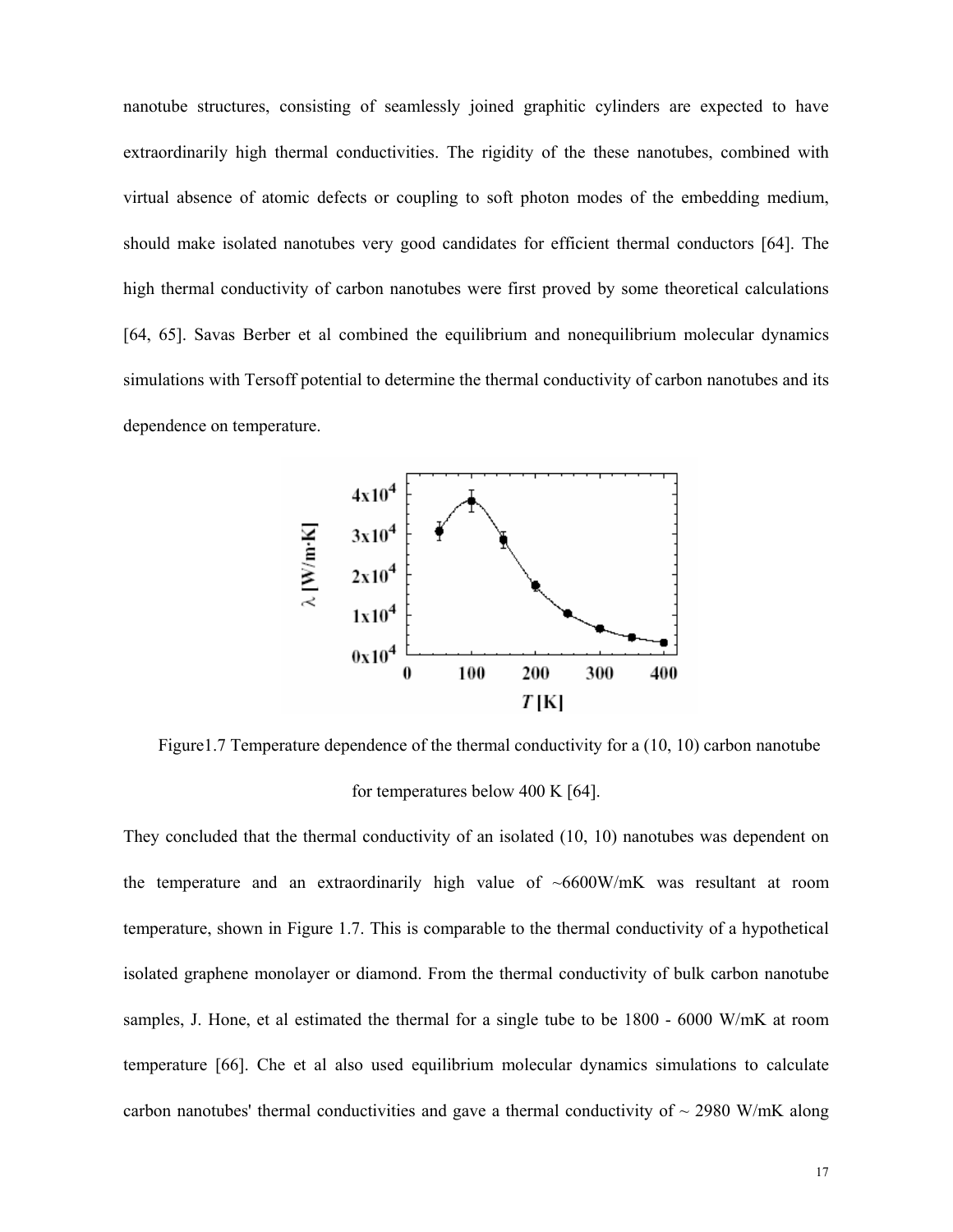the tube axis for a (10, 10) nanotube [67]. In spit of the discrepancies of the values from these theoretic works, nonetheless, it showed that carbon nanotubes have high thermal conductivities. Experimental work has also been performed to measure the thermal conductivities of single carbon nanotubes or small nanotube bundles [68, 69].



Figure 1.8: the thermal conductance of an individual MWNT (d=14 nm). Lower inset: Solid line represents thermal conductivity of an individual MWNT  $(d=14 \text{ nm})$ . Broken and dotted lines represent small (d=80 nm) and large bundles (d=200 nm) of MWNTs, respectively. Upper inset: SEM image of the suspended islands with the individual MWNT. The scale bar represents 10 mm [68].

P. Kim et al measured the thermal conductivity of an individual carbon nanotube by attaching single nanotube or small bundles to the microfabricated suspended devices as shown in Figure 1.8, and reported the thermal conductivity of above 3000W/mK for a single nanotube at room temperature. Recently Motoo Fujii et al measured the thermal conductivity of single carbon nanotube using a suspended sample-attached T-type nanosensor [69], and reported values exceeding 2000W/mK for a carbon nanotube of 9.8nm diameter. These experimental values were in the range of the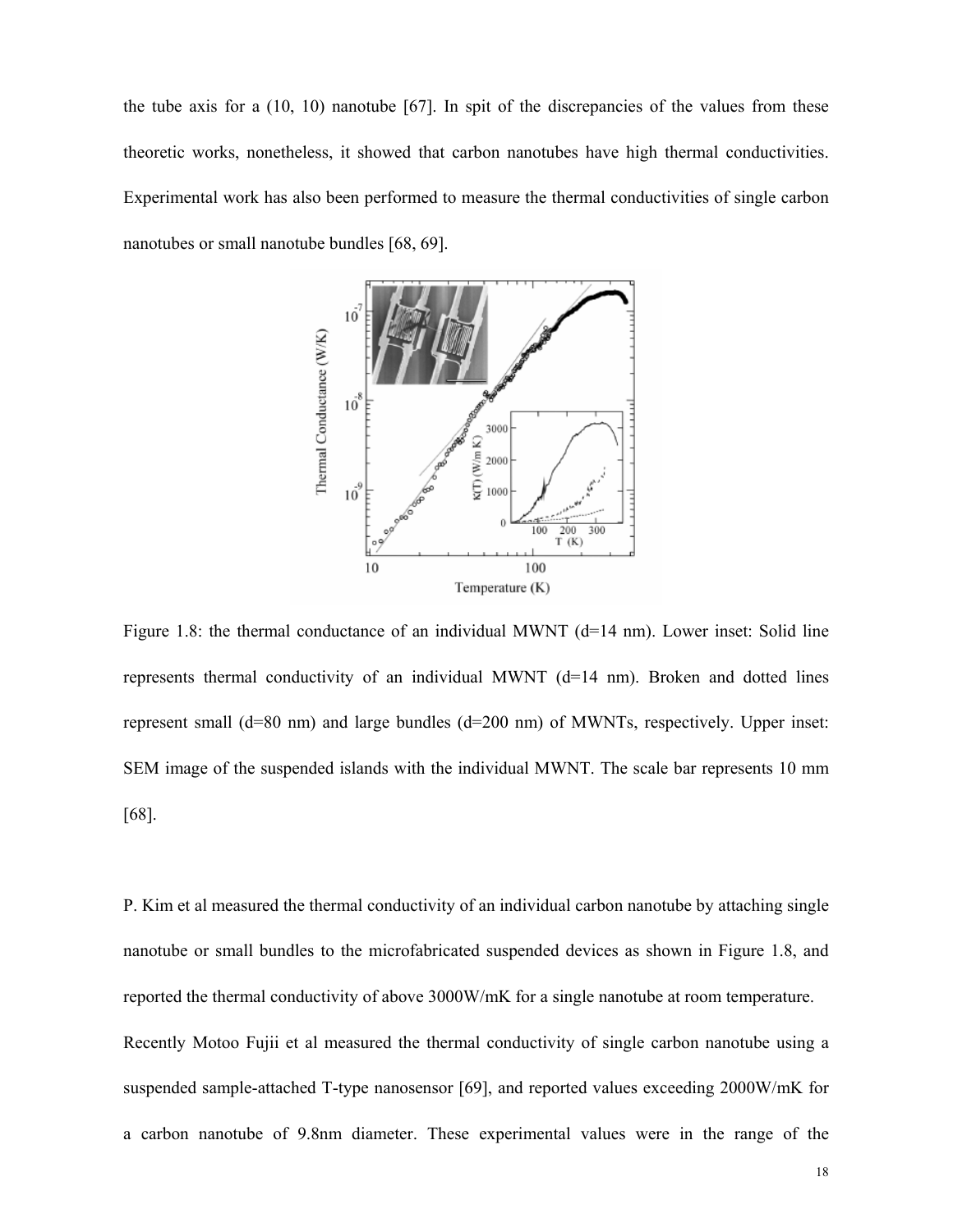theoretical calculations, proved the high thermal conductivity of the carbon nanotubes experimentally. Due to their high thermal conductivities, carbon nanotubes or nanotubes based nanocomposite could be promising candidates for heat transport management in many applications such as in the integrated circuits, optoelectronic devices and MEMS structures.

On the other hand, one-dimensional nanowires may offer ultra low thermal conductivities, quite different from that of carbon nanotubes. In nanowires, phonons behave differently from those in the corresponding bulk materials due to the quantum confinement in the one dimension structures. The nanowire surface can introduce surface phonon modes, resulting in many different phonon polarizations other than the two transverse and one longitudinal acoustic branches found in bulk semiconductors. Those changes in the dispersion relation can modify the group velocity and the density of states of each branch. The phonon lifetime also changes due to the strong phonon– phonon interactions and the boundary scattering within the nanostructures [60]. Thus the phonon transports and the thermal properties of the nanowires will be significantly different from that of the bulk materials. The phonon transport of semiconducting nanowires have been studied experimentally [61, 70] and theoretically [71-73]. Deyu et al measured the thermal conductivity of silicon nanowires using a microfabricated suspended device over a temperature range of 20–320K [61, 70]. The device structure is shown in Figure 1.9 (left). Also shown in Figure 1.9 (right) is the measurement results for silicon nanowires with different diameters. Although the nanowires had well-defined crystalline order as in bulk materials, the observed thermal conductivity was more than two orders of magnitude smaller than that of bulk silicon, which also showed a strong dependence on the nanowires size. For a silicon nanowire with 22nm diameter, the thermal conductivity was reduced to be in the sub 10 W/m range. The appreciable change of the thermal conductivity compared to the bulk materials was ascribed to phonon–boundary scattering and the possible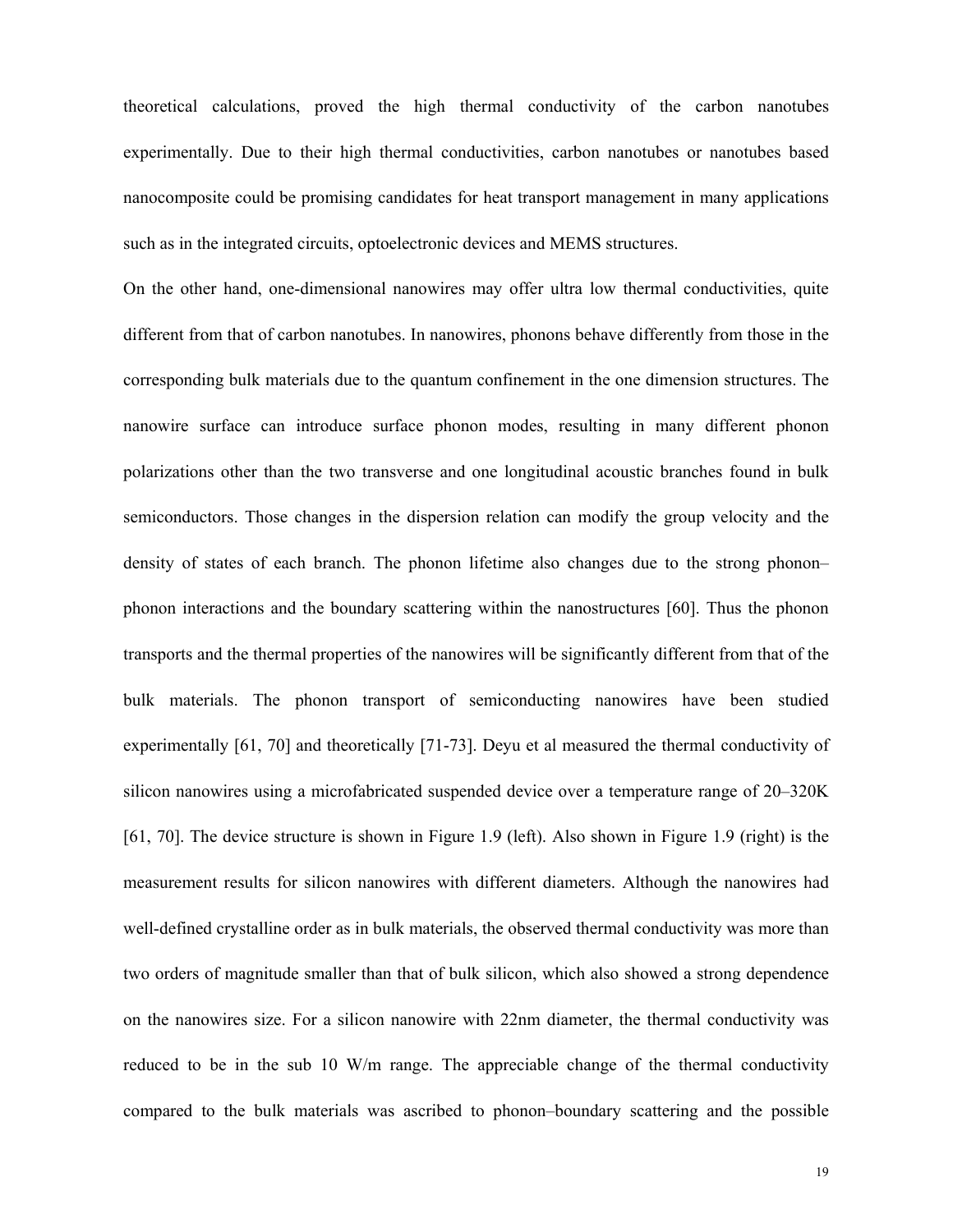change in phonon dispersion due to confinement within the nanostructures.



Figure 1.9 Left: SEM image of the suspended heater. The lower inset shows a 100 nm Si nanowire bridging the two heater pads. The scale bar in the inset represents 2 mm. Right: Measured thermal conductivity of different diameter Si nanowires. The number beside each curve denotes the corresponding wire diameter.

The same research group also measured the thermal conductivity on Si/SiGe superlattice nanowires [70], with even smaller thermal conductivity reported on the superlattice nanowires compared to pure silicon nanowires. These experimental results agreed fairly well with the theoretical calculations based on phonon dispersions approach [71, 72]. The low thermal conductivity in these one dimensional semiconducting nanowires will find applications in thermoelectric power generation and the thermoelectric refrigeration. However, they are not desired in for thermal management in electronics, which generally need much higher thermal transport capabilities.

Besides the one dimensional nanowires, multilayer and superlattices are another type of nanostructures offering low thermal conductance. David G. Cahilla et al wrote an excellent review about the thermal transport of the nanomaterials and elaborated the thermal transport in multilayer and superlattices [60]. Multilayers and superlattices are thin film structures that contain alternating layers of two different materials stacked upon each other. In multilayers structure the films can be either amorphous or polycrystalline while in superlattices the films are single crystal. There are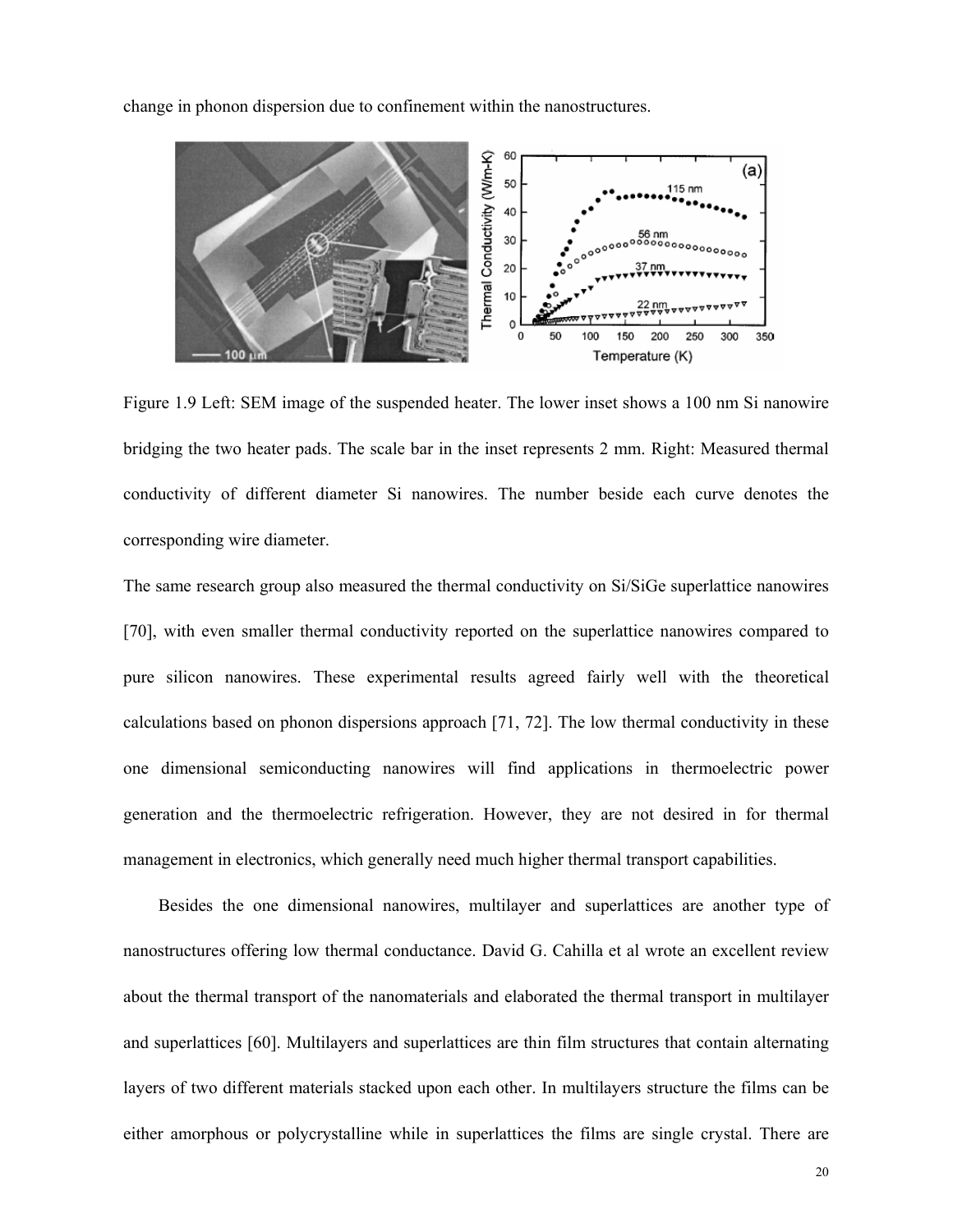many effects in the multilayers or superlattices structures that affect the phonon transport properties of the materials. When alternating layers of materials are stacked together, many collective mode of phonon transport may appear besides the phonon modes in each single layer. This stacking effect will be more apparent when the coherence phonon length scales are much larger than that of a single layer. It is also a coupled behavior resulting from interference of phonon waves reflected from multiple interfaces. When the mean free path of phonons span multiple interfaces, the phonon dispersion relation is modified and zone folding occurs, even resulting in multiple phonon band gaps [74]. Moreover, due to the modification of the phonon dispersion, the phonon group velocities will be reduced significantly and the scattering rate will also be increased. The interfaces is also an important factor in determine the phonon transport properties due to the high density of interfaces in the multilayers or superlattices structures. For example, if the two materials in the superlattice have large mismatch in the phonon dispersion relations, phonons in certain frequency range cannot propagate to the neighboring layer unless there are mode conversions at the interface; The interfaces between two different materials with different lattice constants can contain dislocations and defects, which can also scatter phonons and reduce thermal conductivity; physical roughness and alloying will also exist at the interface depending on the processing, and affect the phonon transport. The over all effect in of these factors on the phonon transport in the multilayer and superlattice structures is a general decrease of thermal conductivities.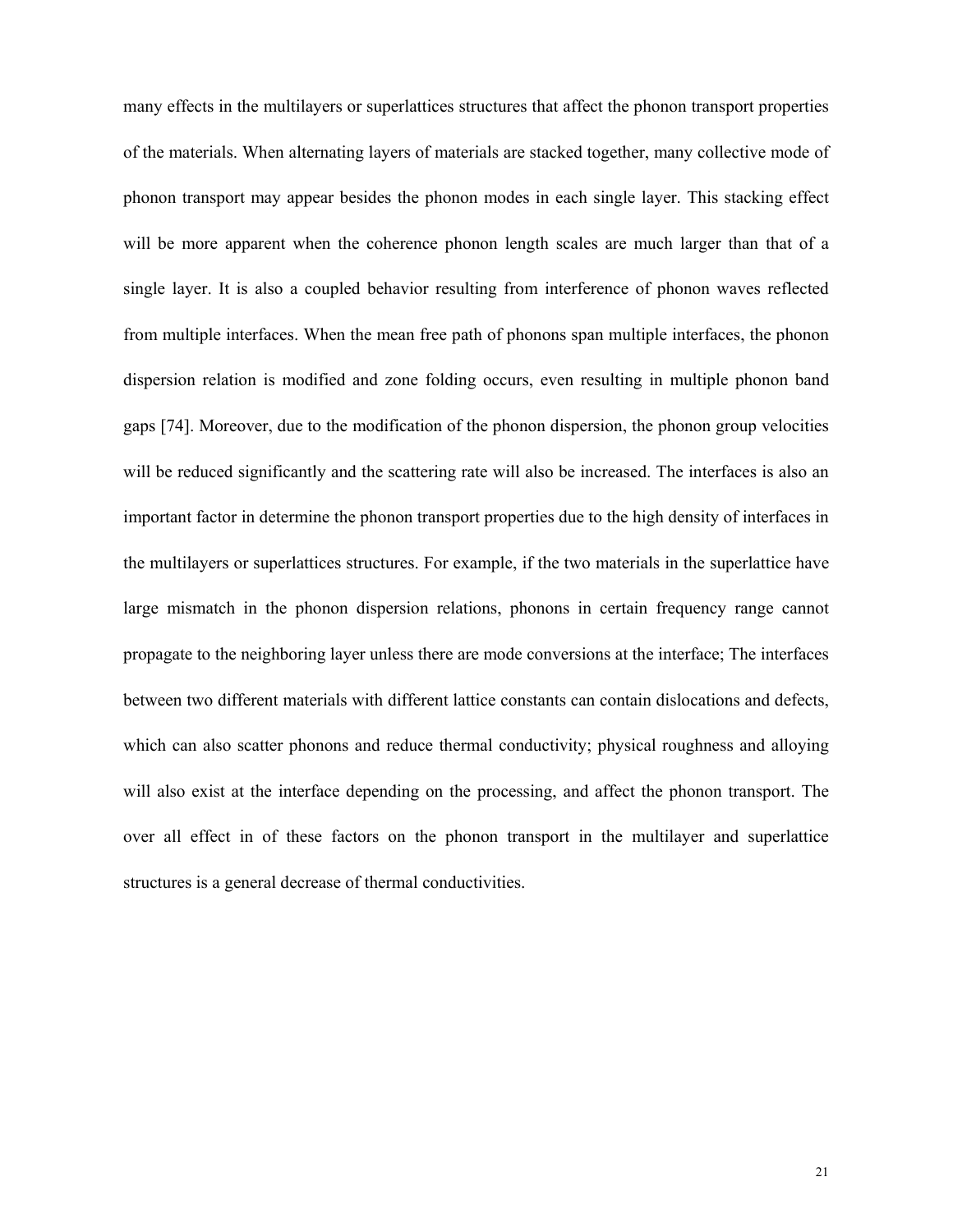| Materials                                  | Effects considered       | Temperature behavior         | Period behavior                        | Lowest thermal<br>conductivity |
|--------------------------------------------|--------------------------|------------------------------|----------------------------------------|--------------------------------|
| GaAs/AlAs                                  | not applicable           | not applicable               | in-plane: max at 200 A                 | in-plane: $12 W m^{-1} K^{-1}$ |
| GaAs/AlAs                                  | interface roughness      | in-plane: decrease 190-450 K | $(700 \text{ Å}/700 \text{ Å}$ only)   | in-plane: $\approx 40$         |
| GaAs/AlAs                                  | AM, band gaps, roughness | decrease 100-400 K           | increase 10-400 Å                      | 4                              |
| Si/Ge                                      | dislocations             | increase to $\approx$ 150 K  | maximum at 70 Å                        | $\approx 1.6$                  |
| $Si/Si_{0.71}Ge0.29$                       | AM                       | not applicable               | 50 A/50 Å only)                        | 22, in-plane: 54               |
| Si/Ge                                      | doping, period,          | increase $80-150$ K,         | decrease $h = 40-90$ Å                 | 1.2                            |
|                                            | dislocations             | constant to 330 K            |                                        |                                |
|                                            |                          |                              | slight decrease to $b = 140$ Å         |                                |
| $Si/Si0$ , Ge $_{0.3}$                     | AM                       | increase 100-300 K           | increase for $b = 45-300$ Å            | 10                             |
|                                            |                          |                              | in-plane: max shifts with period       |                                |
| $Si_{0.84}Ge_{0.16}/Si_{0.76}Ge_{0.24}$ AM |                          | increase 50-180 K.           | constant for $b = 67$ , 100, 133 Å 8.4 |                                |
|                                            |                          | constant to 300 K            |                                        |                                |
| InAs/AlSb                                  | growth temp, annealing   | maximum at 150 K             | not applicable                         | 2.5                            |
| InP/InGaAs                                 | thickness ratio          | increase 50-100 K            | not applicable                         | 7                              |
| $Bi_2Te_3/Sb_2Te_3$                        | doping, tunneling,       | not applicable               | lattice: minimum at 40 Å               | 0.2                            |
|                                            | localization             |                              |                                        |                                |
| PbTe/PbSe                                  | not applicable           | decrease 200-400 K           | 40 A only                              | 1.6                            |

Table 1.4 Experimental results on thermal transport in semiconductor superlattices. Unless noted, the comments refer to cross-plane transport. AM stands for "acoustic mismatch". [60]

Table 1.4 listed several experimental results of thermal conductivities of some semiconducting superlattices of Si, Ge, and their alloys as well as those of III–V materials. Together shown in this table are the several effects being considered for the reduction of thermal conductivities: interfacial roughness, phonon band gaps, dispersion mismatch, doping, structural defects, processing conditions, etc, and also the observed dependence of thermal conductivity on temperature and superlattice period. All of these results showed a significant decrease in thermal conductivities in multilayer or superlattice structures as compared to their bulk materials. In a recent report by R. M. Costescu et al, atomic layer deposition and magnetron sputter deposition were used to synthesize thin-film multilayers of  $W/A_2O_3$ . With individual layers only a few nanometers thick, the high interface density produced a strong impediment to heat transfer, giving rise to a ultra low thermal conductivity of 0.6 W/mK [63]. Mulitlayers and superlattice nanostuructures could have many potential applications. For example, multilayer thin films can be used as thermal barriers at high temperatures environments, such as in engines to improve their efficiencies; epitaxial superlattices of semiconductor films with low thermal conductivity can be used in thermoelectric power generation because of the ability to the control both electronic band structure and phonon transport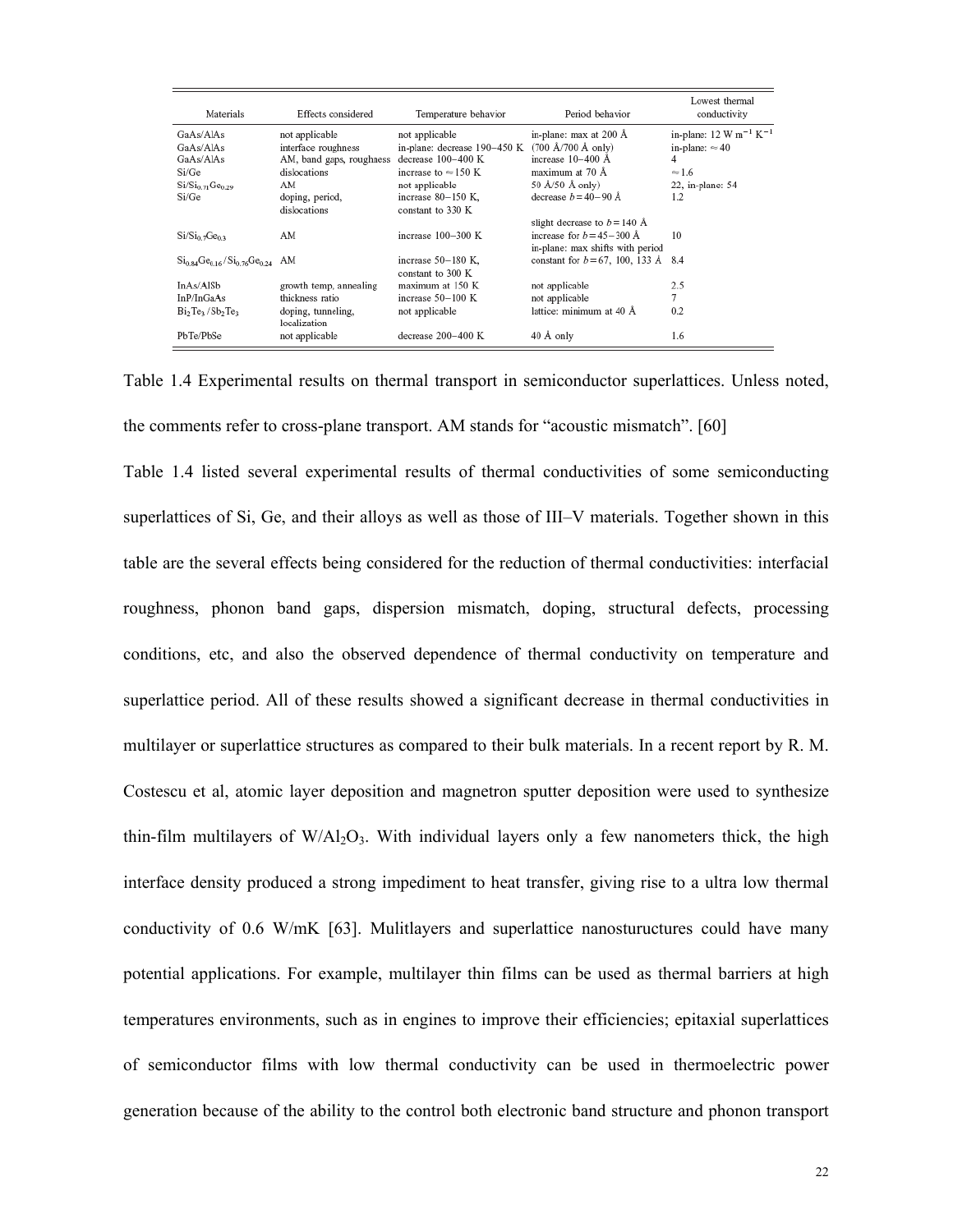at the same time.

The use of nanofluid to enhance the thermal transport is another promising application of the thermal properties of nanomaterials. Nanofluids are generally referred to the solid-liquid composite materials, which consist of nanomaterials of size in the range 1-100nm suspended in a liquid. Nanofluids hold increasing attentions in both research and practical applications due to their greatly enhanced thermal properties compared to their base fluids. Many type of nanomaterials can be used in nanofluids including nanoparticles of oxides, nitrides, metals, metal carbides, and nanofibers such as single wall and multi wall carbon nanotubes, which can be dispersed in to a variety of base liquid depending on the possible applications, such as water, ethylene glycol, and oils [75]. The most important features of nanofluids are the significant increase of thermal conductivity compared with liquids without nanomaterials, which have been proved by many experimental works.



Figure1.10 Relative increase in the thermal conductivity as a function of the volume fraction of Nanoparticles [75].

Figure 1.10 summarized several reported experimental data for the increase of thermal conductivity of the nanofluids. Masuda et al. reported a 30% increase in the thermal conductivity of water when 4.3 vol.%  $Al_2O_3$  nanoparticles was added into the nanofluid [76], while Xie et al reported a smaller value of increase in thermal conductivity  $\sim$ 20% by Al<sub>2</sub>O<sub>3</sub> nanoparticle loading of 5 vol.% [77]. Xie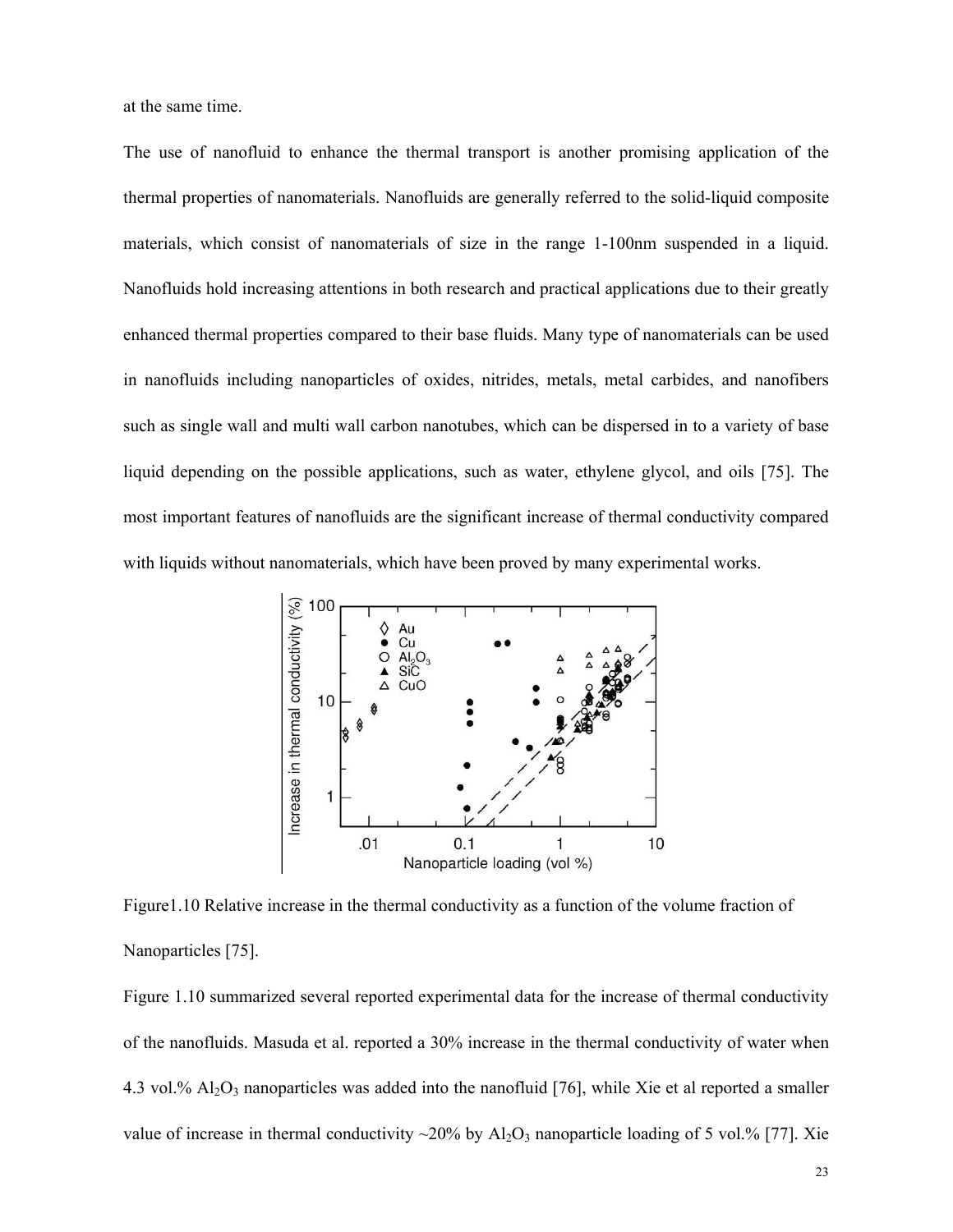and coworkers also reported an increase of  $\sim$ 23% for the thermal conductivity of DI water with the addition of SiC at a volume fraction of 4% [78]. J. A. Eastmana et al reported that an addition of 0.3 vol% Cu nanoparticles of mean diameter~10 nm in ethylene glycol resulted in an increase of 40% in the effective thermal conductivity of the nanofluid [79]. Hrishikesh E. Patel et al reported a thermal conductivity enhancement of  $5\%-21\%$  in the temperature range of 30–60  $\degree$ C at an Au nanoparticle loading of 0.000 26 (by volume) [80]. On the other hand, carbon nanotubes have also been used in nanofluids. Choi et al. measured thermal conductivities of nanotube-in-oil suspensions which contains multi wall carbon nanotubes, showing an enhancement in thermal conductivity of  $\sim$ 160% for 1.0 vol% nanotubes in oil [81]. All of these experimental results showed a significant increase in of the thermal conductivity of the nanofluids. More over, recent experimental results reveal more thermal properties of the nanofluids, including a nonlinear relationship between thermal conductivity and concentration for nanofluids containing carbon nanotubes; strongly temperature-dependent thermal conductivity; and a significant increase in critical heat flux in boiling heat transfer. Combined with an acceptable viscosity, nanofluids with these merits would be a promising candidate for future thermal transport and management systems [75].

## **Optical properties of nanomaterials**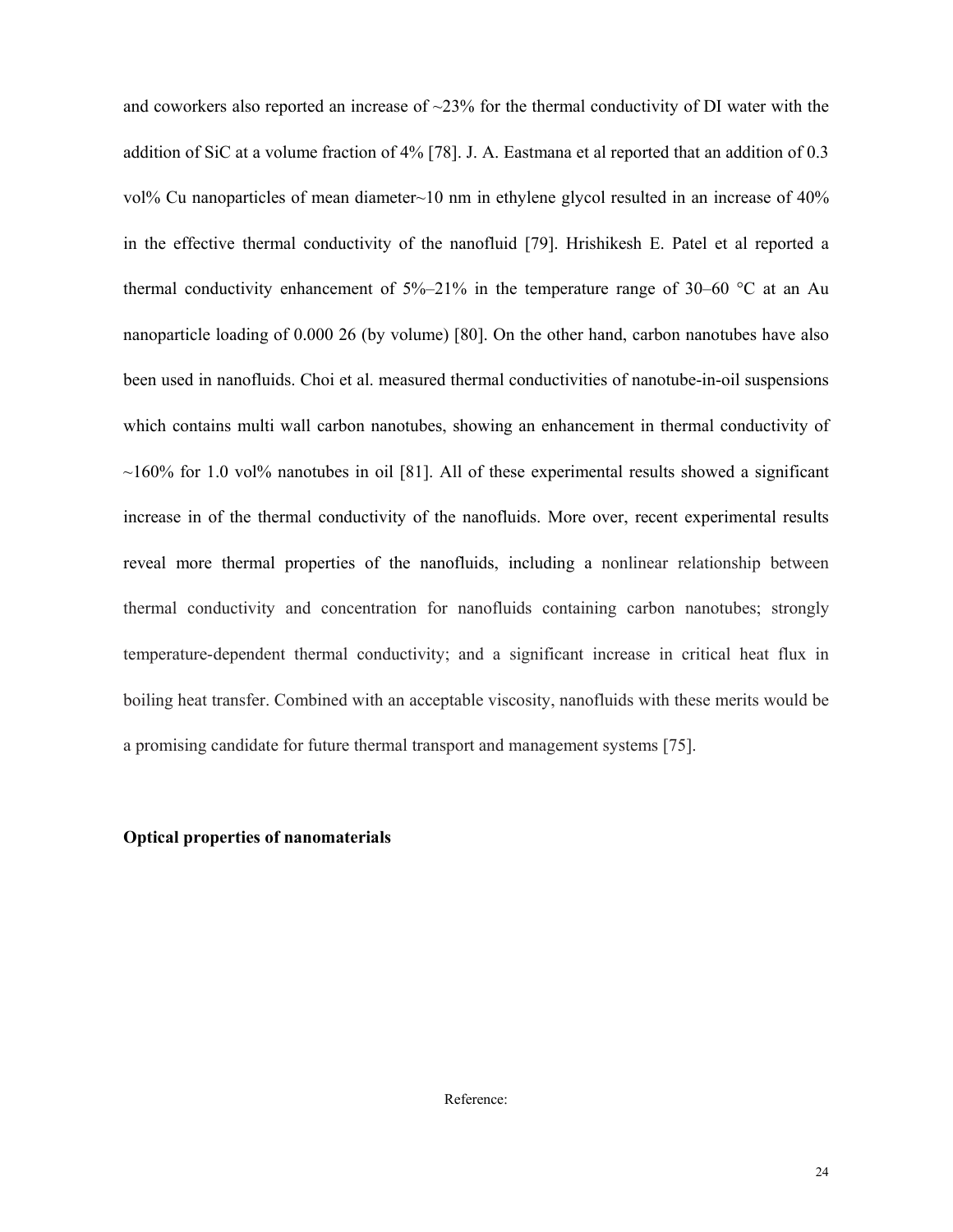- 1. Zhao H and Ning Y 2000 *Gold Bull* **33** 103
- 2. Faraday M 1857 *Philosophical Transactions* **147** 145
- 3. Feynman R P 1961 *Miniaturization* (New York: Reinhold)
- 4. Moore G 1975 *IEDM Technical Digest* 11
- 5. Maserjian J and Petersson G P 1974 *Applied Physics Letters* **25** 50
- 6. Packan P A 1999 *Science* **285** 2079
- 7. Campbell S A 2001 *The Science and Engineering of Microelectronic Fabrication* Oxford University Press)
- 8. Postma H W C, Teepen T, Yao Z, Grifoni M and Dekker C 2001 *Science* **293** 76
- 9. Tans S J, Devoret M H, Dai H, Thess A, Smalley R E, Geerligs L J and Dekker C 1997 *Nature* **386** 474
- 10. Keren K, Berman R S, Buchstab E, Sivan U and Braun E 2003 *Science* **302** 1380
- 11. Tans S J, Verschueren A R M and Dekker C 1998 *Nature* **393** 49
- 12. Martel R, Schmidt T, Shea H R, Hertel T and Ph A 1998 *Applied Physics Letters* **73** 2447
- 13. Bachtold A, Hadley P, Nakanishi T and Dekker C 2001 *Science* **294** 1317
- 14. Collins P G, Arnold M S and Avouris P 2001 *Science* **292** 706
- 15. Rueckes T, Kim K, Joselevich E, Tseng G Y, Cheung C-L and Lieber C M 2000 *Science* **289** 94
- 16. Derycke V, Martel R, Appenzeller J and Avouris P 2001 *Nano Lett.* **1** 453
- 17. Andrievski R A 2003 *Journal of Nanoparticle Research* **5** 415
- 18. Rao C N R and Cheetham A K 2001 *Journal of Materials Chemistry* **11** 2887
- 19. Cao G 2004 *Nanostructures & Nanomaterials: Synthesis, Properties & Applications* Imperial College Press)
- 20. Ogawa H, Nishikawa M and Abe A 1982 *Journal of Applied Physics* **53** 4448
- 21. Luth H 1995 *Surfaces and Interfaces of Solid Materials* (Heidelberg: Springe)
- 22. Knauth P and Schoonman J 2002 *Nanostructured Materials: Selected Synthesis Methods, Properties and Applications* Springer)

23. Edelstein A S and Cammarata R C 1998 *Nanomaterials: Synthesis, Properties and Applications* Institute of Physics Publishing)

24. Rao C N R, Müller A and Cheetham A K 2004 *The Chemistry of Nanomaterials: Synthesis, Properties and Applications* John Wiley & Sons)

- 25. Herring C and Galt J K 1952 *Physical Review* **85** 1060–1061
- 26. Veprek S and Argon A S 2001 *Surface and Coatings Technology* **146-147** 175
- 27. Veprek S, Niederhofer A, Moto K, Bolom T, Mannling H D, Nesladek P, Dollinger G and Bergmaier A 2000 *Surface and Coatings Technology* **133-134** 152
- 28. Niederhofer A, Nesladek P, Mannling H D, Moto K, Veprek S and Jilek M 1999 **120-121** 173
- 29. Veprek S, Nesladek P, Niederhofer A, Glatz F, Jilek M and Sima M 1998 *Surface and Coatings Technology* **108-109** 138
- 30. Gerberich W W et al 2003 **51** 979
- 31. Iijima S and Ichihashi T 1993 *Nature* **363** 603
- 32. Bethune D S, Kiang C H, deVries M S, Gorman G, Savoy R, Vazquez J and Beyers R 1993 *Nature* **363** 605
- 33. Krishnan A, Dujardin E, Ebbesen T W, Yianilos P N and Treacy M M J 1998 *physical Review B* **58** 14013
- 34. Robertson D H, Brenner D W and Mintmire J W 1992 *Physical Review B* **45** 12592
- 35. Yakobson B I, Brabec C J and Bernholc J 1996 *physical Review Letters* **76** 2511
- 36. Yu M-F, Files B S, Arepalli S and Ruoff R S 2000 *Physical Review Letters* **84** 5552
- 37. Yu M-F, Lourie O, Dyer M J, Moloni K, Kelly T F and Ruoff R S 2000 *Science* **287** 637
- 38. Treacy M M J, Ebbesen T W and Gibson J M 1996 **381** 678
- 39. Wong E W, Sheehan P E and Lieber C M 1997 *Science* **277** 1971
- 40. Sazonova V, Yaish Y, Ustunel H, Roundy D, Arias T A and McEuen P L 2004 *Nature* **431** 284
- 41. Husain A, Hone J, Henk W C P, Huang X M H, Drake T, Barbic M, Scherer A and Roukes M L 2003 *Applied*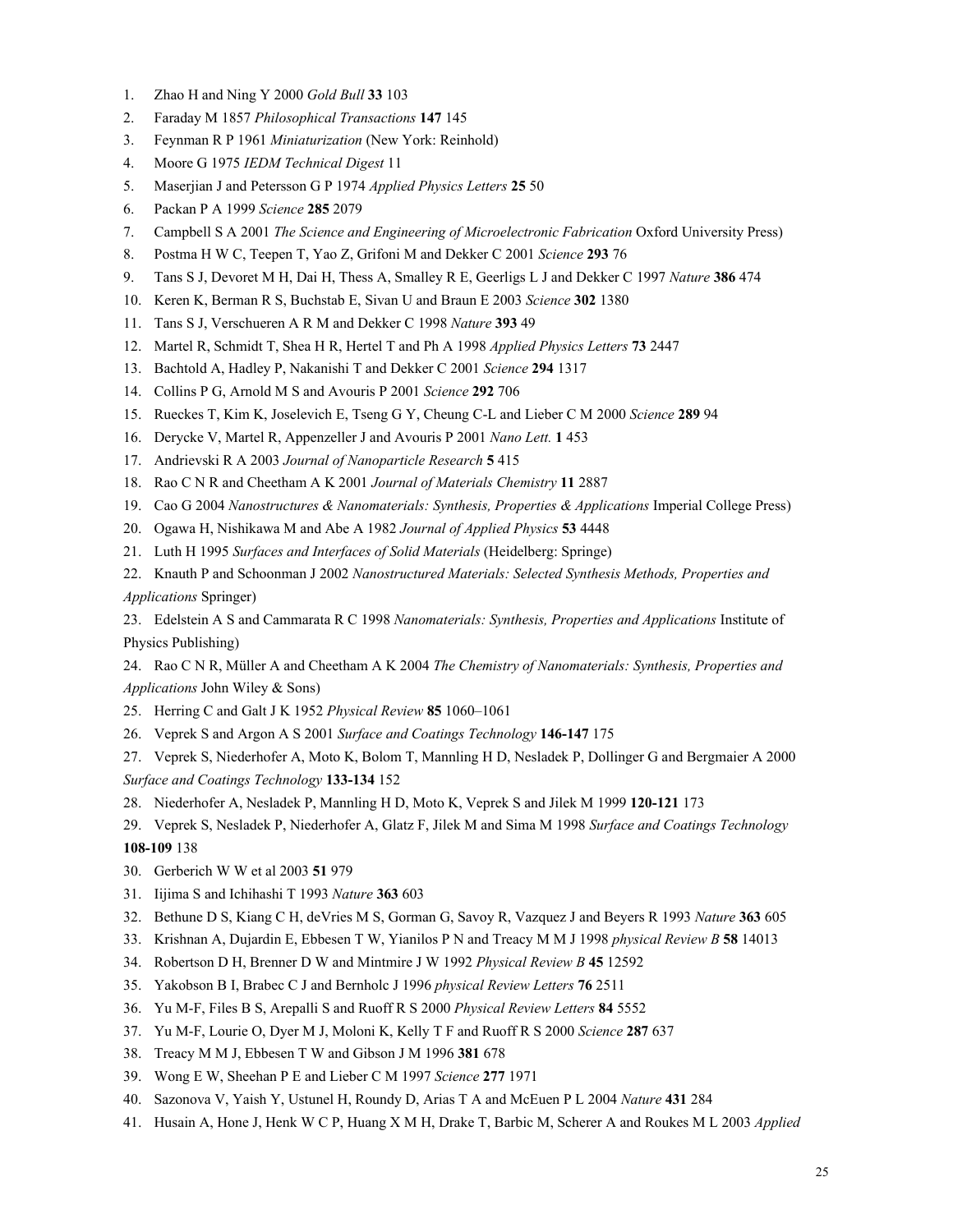*Physics Letters* **83** 1240

42. Stanislaus S W, Adam T W, Teri Wang O, Jin-Lin H, Philip K, Dimitri V V and Charles M L 1998 *Applied Physics Letters* **73** 3465

- 43. Dai H, Hafner J H, Rinzler A G, Colbert D T and Smalley R E 1996 **384** 147
- 44. Wong S S, Harper J D, Lansbury P T and Lieber C M 1998 *J. Am. Chem. Soc.* **120** 603
- 45. Kim P and Lieber C M 1999 *Science* **286** 2148
- 46. Nguyen C V, Ye Q and Meyyappan M 2005 *Measurement Science and Technology* 2138
- 47. Hussain M, Nakahira A, Nishijima S and Niihara K 1996 **27** 21
- 48. Sumita M, Tsukumo Y, Miyasaka K and Ishikawa K 1983 *Journal of Materials Science* **18** 1758
- 49. Ash B J, Siegel R W and Schadler L S 2004 *Macromolecules* **37** 1358
- 50. Masao Sumita H T K M K I 1984 *Journal of Applied Polymer Science* **29** 1523
- 51. Yuchun Ou F Y Z-Z Y 1998 *Journal of Polymer Science Part B: Polymer Physics* **36** 789
- 52. Petrovic Z S and Zhang W 2000 *Material Science Forum* **352** 171
- 53. Kobayashi M, Rharbi Y, Brauge L, Cao L and Winnik M A 2002 *Macromolecules* **35** 7387
- 54. Velasco-Santos C et al 2003 *Journal of Physics D: Applied Physics* 1423
- 55. Jin Z, Pramoda K P, Xu G and Goh S H 2001 *Chemical Physics Letters* **337** 43
- 56. Thostenson E T and Chou T-W 2002 *Journal of Physics D: Applied Physics* L77
- 57. Milo S. P. Shaffer A H W 1999 *Advanced Materials* **11** 937

58. Dufresne A, Paillet M, Putaux J L, Canet R, Carmona F, Delhaes P and Cui S 2002 *Journal of Materials Science Letters* **37** 3915

- 59. Velasco-Santos C, Martinez-Hernandez A L and Castano V M 2005 *Composite Interfaces* **11** 567
- 60. David G C, Wayne K F, Kenneth E G, Gerald D M, Arun M, Humphrey J M, Roberto M and Simon R P 2003 *Journal of Applied Physics* **93** 793
- 61. Deyu L, Yiying W, Philip K, Li S, Peidong Y and Arun M 2003 *Applied Physics Letters* **83** 2934
- 62. Dresselhaus M S, Dresselhaus G and Avouris P 2001 *Carbon Nanotubes Synthesis, Structure, Properties, and Applications* (Berlin: Springer)
- 63. Costescu R M, Cahill D G, Fabreguette F H, Sechrist Z A and George S M 2004 *Science* **303** 989
- 64. Berber S, Kwon Y-K and Tománek D 2000 *Physical Review Letters* **84** 4613
- 65. Osman M A and Srivastava D 2001 *Nanotechnology* 21
- 66. Hone J, Zettl A and Whitney M 1999 **103** 2498
- 67. Che J, agin T and Iii W A G 2000 *Nanotechnology* 65
- 68. Kim P, Shi L, Majumdar A and McEuen P L 2001 *Physical Review Letters* **87** 215502

69. Fujii M, Zhang X, Xie H, Ago H, Takahashi K, Ikuta T, Abe H and Shimizu T 2005 *Physical Review Letters* **95** 065502

- 70. Deyu L, Yiying W, Rong F, Peidong Y and Arun M 2003 *Applied Physics Letters* **83** 3186
- 71. Mingo N, Yang L, Li D and Majumdar A 2003 *Nano Lett.* **3** 1713
- 72. Mingo N 2003 *Physical Review B (Condensed Matter and Materials Physics)* **68** 113308
- 73. Jie Z and Alexander B 2001 *Journal of Applied Physics* **89** 2932
- 74. Simkin M V and Mahan G D 2000 *Physical Review Letters* **84** 927
- 75. Keblinski P, Eastman J A and Cahill D G 2005 **8** 36
- 76. Masuda H, Ebata A, Teramae K and Hishinuma N 1993 *Netsu Bussei* **4** 227
- 77. Huaqing X, Jinchang W, Tonggeng X, Yan L, Fei A and Qingren W 2002 *Journal of Applied Physics* **91** 4568
- 78. Xie H, Wang J, Xi T and Liu Y 2002 *International Journal of Thermophysics* **23** 571
- 79. Eastman J A, Choi S U S, Li S, Yu W and Thompson L J 2001 *Applied Physics Letters* **78** 718
- 80. Hrishikesh E P, Sarit K D, Sundararajan T, Nair A S, Beena G and Pradeep T 2003 *Applied Physics Letters* **83** 2931